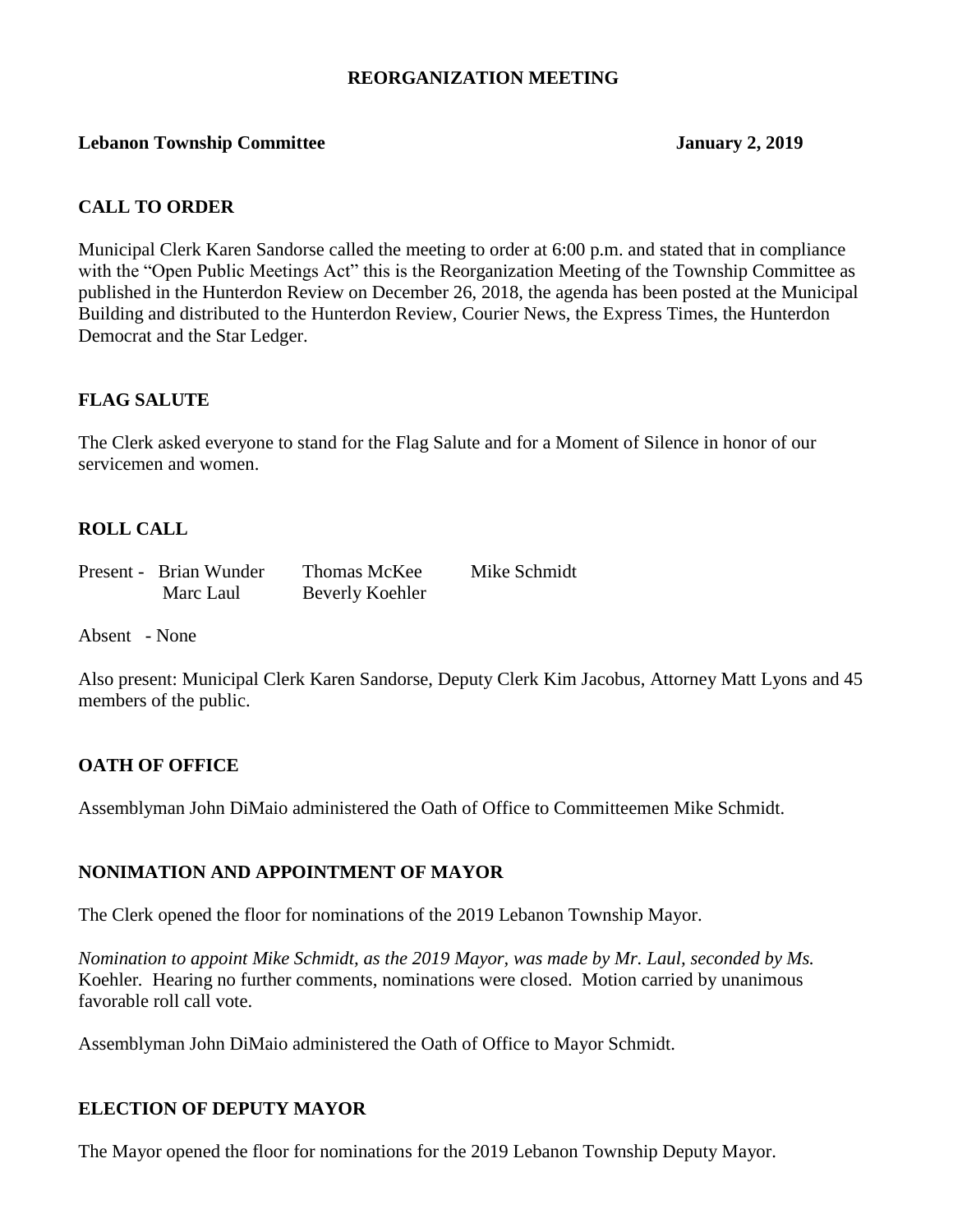LTCM 1/2/19 Page 2 of 27

*Nomination to appoint Marc Laul, as the 2019 Deputy Mayor, was made by Ms. Koehler, seconded by* Mr. Wunder. Motion carried by unanimous favorable roll call vote.

Assemblyman John DiMaio administered the Oath of Office to Deputy Mayor Laul.

Assemblyman John DiMaio provided comments to the Committee and audience.

## **MAYORAL STATEMENT**

Mayor Schmidt addressed those present with his Mayoral Statement.

Remarks by the Mayor - 2019 Happy New Year to everyone!

Thank you to the Committee for the Honor of selecting me to serve as Mayor again for 2019. And thank you to Assemblyman DiMaio for joining our Reorganization Meeting tonight and doing us the honor of administering the Oaths of Office.

Before going into various specifics, I wanted to give an Overview of the biggest challenge I see for this Committee. I think the Governance job of the Committee is to balance what I would call the "Live and Let Live" attitude where historically it seems Township residents minded their own business – balanced with the need to protect residents from abuse by neighbors. I don't mean physical abuse, where our Police take care of us, but noise and lighting and visual types of abuse. I'm starting my Fourth year on the Committee, which makes me the second newest of the five, and each year of my experience the Committee grapples with whether we should have a noise ordinance, or property maintenance ordinance or other rules to restrict people's behavior. So far, mediation has worked to solve issues – which does not mean either party has been satisfied, but they reach an accommodation. I just wanted to mention this topic since the Committee represents the residents, and I wanted to let you know that the Committee is very aware of the debate on these issues. I speak for all of us when I say we want to do the right thing on these topics. Lebanon Township has a character that we do not want to disrupt, but we also know our job is to protect both sides of people's rights – both Freedom and Protection. I don't have an answer tonight, but this discussion will continue in the New Year.

Looking back on 2018, we accomplished some goals and have some still to accomplish. Some of the accomplishments were:

 Adding to Open Space preservation with the 244 acres connecting the Teetertown and Point Mountain preserves in the northern part of the Township with the so-called Pelio Property. This project was actually started about 9 years earlier, but last year we were able to get some grants and engage partners and agree on a price with the sellers to finally get it preserved. For those who didn't follow it, only about \$50,000 of the Township's Open Space funds were used as part of the \$2 million purchase, with the balance from Hunterdon County and Green Acres grants as well as funding coordinated by the New Jersey Conservation Foundation and Hunterdon Land Trust. Rather than have the Township own and bear the costs of managing the property, we transferred it to the County so that their Rangers and managers will maintain the property. But our residents get the benefits of the recreation and vistas provided by the Park.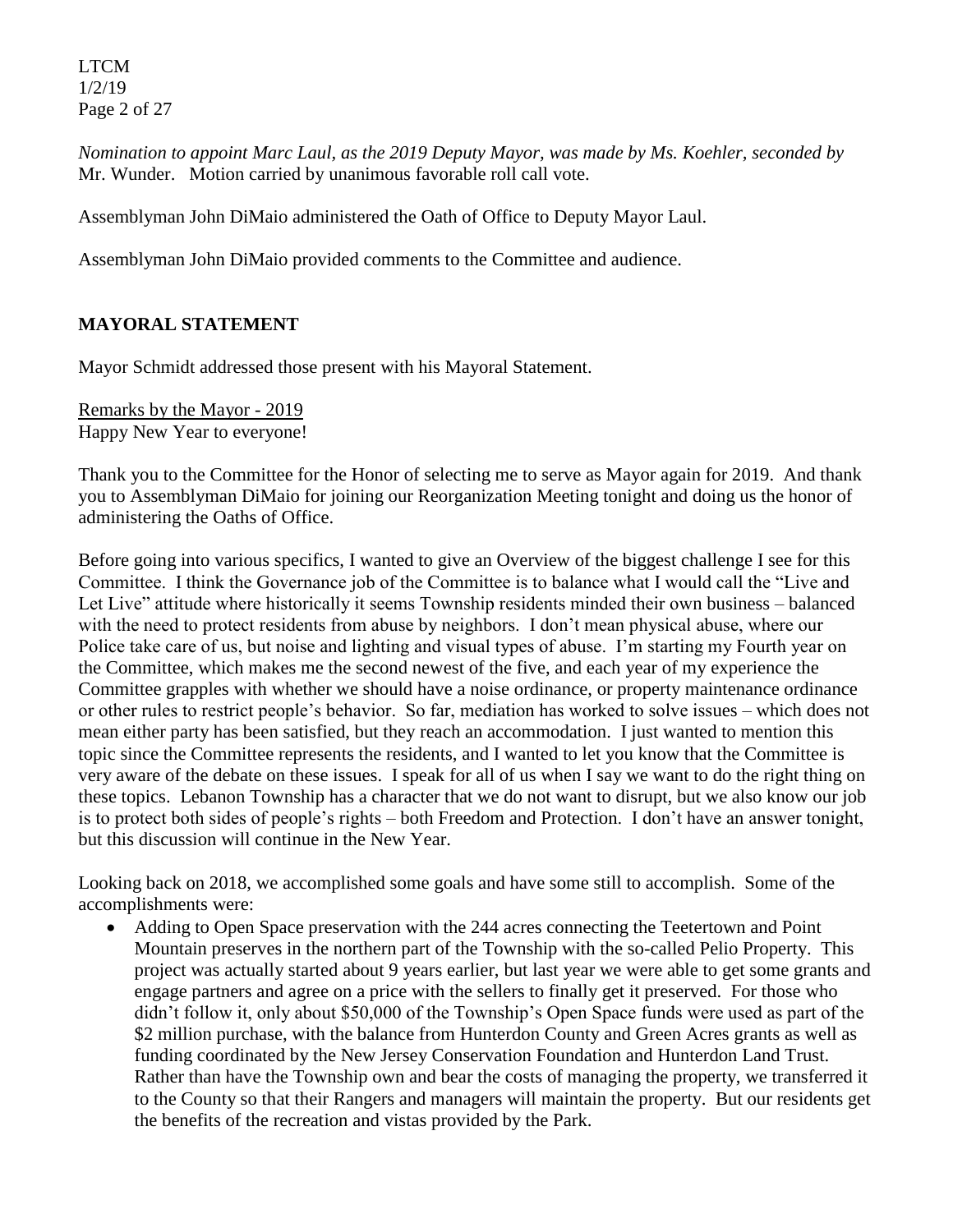LTCM 1/2/19 Page 3 of 27

- We also hired Police Officers for Voorhees High School and Woodglen and Valley Vew Schools, so called Special Law Enforcement Officers-Class III. You have probably heard about having retired Police act as armed officers in schools, and this is exactly what we now have. The Officers report to Jack Gale, our Chief of Police, but the costs are covered by Shared Service Agreements with the Schools. For our local Schools, this is mainly a cost allocation issue, but for the High School it means the cost is spread fairly across the various sending districts.
- $\bullet$  In the Work in Process category, we made an attempt at Social Media this is a very tricky topic for a Municipal Government to balance the First Amendment Rights of people while not creating a platform for offensive or abusive speech. Early in the year it seemed Facebook allowed a Municipal Profile that enabled outgoing communication without allowing uncontrolled comments. However, a few weeks after we launched, it seemed Facebook discontinued this profile. So we are back to the drawing board and will see what is possible in 2019.

Let me turn to a summary of our financial situation. For 2018, we did not add any debt or use any accounting treatments like Deferred School Tax recognition, so we have succeeded in getting to a Pay as we Go status. However, as mentioned earlier, the State collects the Energy Tax Receipts for the Township, and it has held these revenues flat for several years so they now account for a little more than 40% of our revenues. When I first was elected to the Committee the Energy Tax Receipts were close to 50% of revenues. For 2018 we again held spending to just a few percent increase, but with the State funds flat, it meant that the Municipal Tax revenues needed to increase about 8%. The good news is that this increase was the lowest in several years, and I believe we can further reduce this increase this year when the Committee sets our budget in March. Keep in mind that the Municipal Tax is only about  $1/8<sup>th</sup>$ of a total Property Tax Bill, with the local and High schools representing the biggest part of taxes along with the County, Library and Open Space taxes – all of which are outside the scope of this Committee. Salaries are the biggest item in our Municipal budget, and I must report that the Township has again not reached a new contract with the Union representing our administrative and DPW employees. The last contract expired at the end of 2014, and while we had a series of negotiating sessions in 2018, we have not reached an agreement. Our Police union contract just expired at the end of 2018 and we have started negotiations on a new contract. For both of these contracts, the Committee's goal is to be fair to the employees and to the Township's taxpayers.

One of the biggest projects for 2019 that will touch every property owner in the Township is that the County has mandated a Revaluation of every property in Lebanon Township. This was last done more than a decade ago, and our assessed values are estimated to be only 81% of the actual market value. But the bigger issue is that neighboring properties may not be fairly valued after so much time has passed. We will put considerable effort into public education about the Revaluation, and we will hire an outside Firm to inspect and appraise every property in the Township. But let me just mention that a Revaluation does not mean that everyone's taxes will increase. Taxes are set by the revenues needed to run the Township. This amount is spread across the value of all the property. What the Revaluation does is try to be as fair as possible in getting accurate values for our property. Some properties will be revised to higher relative value, and they will have higher taxes, while some will be revised to lower relative value, and they will see lower taxes. There is a great body of academic research about whether taxing property is fair as a system, but the Township can't fight the system dictated by the State. Our goal is to be as fair and professional as possible in the Revaluation.

While I'm on the subject of Tax Assessing, we just hired a new Tax Assessor in December. Lebanon Township only needs a part-time assessor. As we evaluated our needs, we have been able to reduce the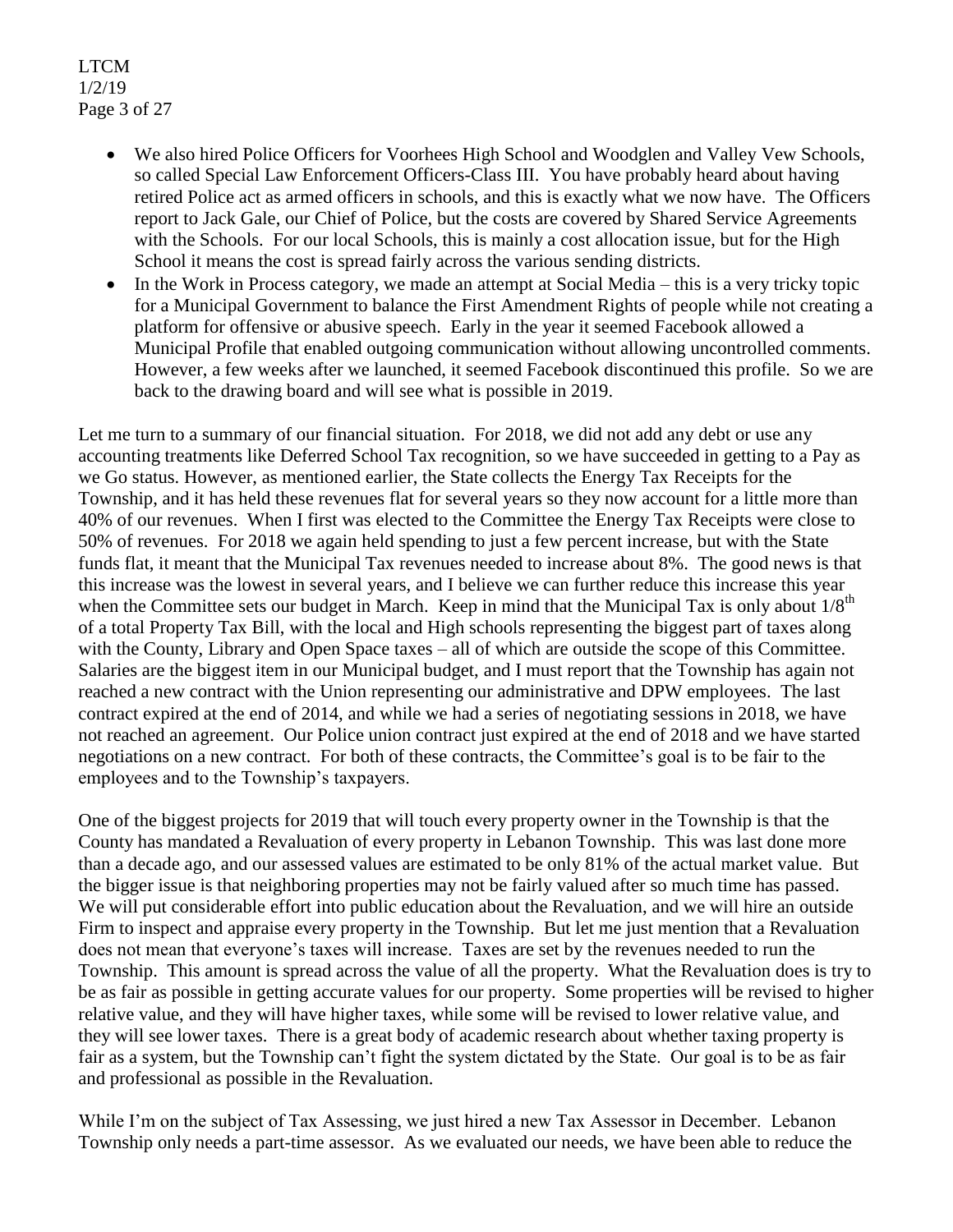LTCM 1/2/19 Page 4 of 27

cost of our assessor by more than 45% from the cost two years ago. In order to do this, we have needed to be flexible in the hours our new assessor is available to the public. We are experimenting a little and to start the New Year Public Hours will be on the first and third Wednesday evening of the month from 5:30-8:30 pm. These are the hours when a resident can come in without an appointment. However, other times for meetings will be available by appointment, and we believe many questions can be handled by email and telephone. If we find more public hours are needed, we will figure out a way to increase them, but we think we can provide good service through appointments rather than open hours.

I'd like to mention a challenge facing the Township, which most small municipalities in the State also face – which is the challenge of maintaining a Volunteer Fire Department. Several years ago, the situation for Emergency Medical Services, otherwise known as ambulance service, changed so that insurance would pay for most transport costs. This has allowed paid services to be cost free to the Taxpayers, and Lebanon Township has transitioned so that most of our coverage is now paid service, managed by our Volunteer Fire Department. However, Fire response is challenged by the demographic shift of fewer people working locally and fewer younger people graduating and staying in the Township. Last year our Fire Department asked the Township for a budget to pay 2 full time Firefighters. Instead of acting, we have asked the Fire Department Volunteers to do their best while we work together to evaluate alternatives. There has been talk over the years of a County led regional Fire Response, but our Freeholders have not taken any action on this. Needless to say, this challenge is not going away, and we are evaluating along with the Fire Department how to ensure the public's safety at the most reasonable cost. I would like to note that Rob Peck has taken over as Fire Chief for 2019 after a few years as Deputy Chief, and we cannot thank our Volunteer Fire Department enough for the work they do.

Finally, I want to acknowledge and thank the many Volunteers whose efforts not only stretch our tax dollars but build the sense of Community so integral to Lebanon Township. Later in this meeting you will hear many of their names as we re-appoint them to the various Boards, Commissions and Committees, but there are many additional people involved that will not be mentioned. On behalf of Lebanon Township I would like to thank all of those who volunteer to serve the community, many of whom have been volunteering for decades.

You are all invited to a reception following this Meeting at Ono Rosa restaurant to get to know your Committee and some of the staff and volunteers in an informal setting. Before going onto the business of Reorganizing the Township, I would like to offer the other Committee members an opportunity to add any remarks, either highlighting topics from last year or initiatives for 2019. …

## **REMARKS BY THE COMMITTEE MEMBERS**

**Mr. Wunder:** Happy New Year everybody and may Jesus continue to bless Lebanon Township as we should magnify no other name. I'm sure there are a lot of hungry people here, let's break bread together, good food, good meat, let's eat.

**Deputy Mayor Laul:** Mike pretty much covered all the topics**.** Thanks to everyone for coming out tonight, it's great to see a lot of people show up and come out. I look forward to another year, this will be my  $5<sup>th</sup>$  year and hope there will be many more. Thank you.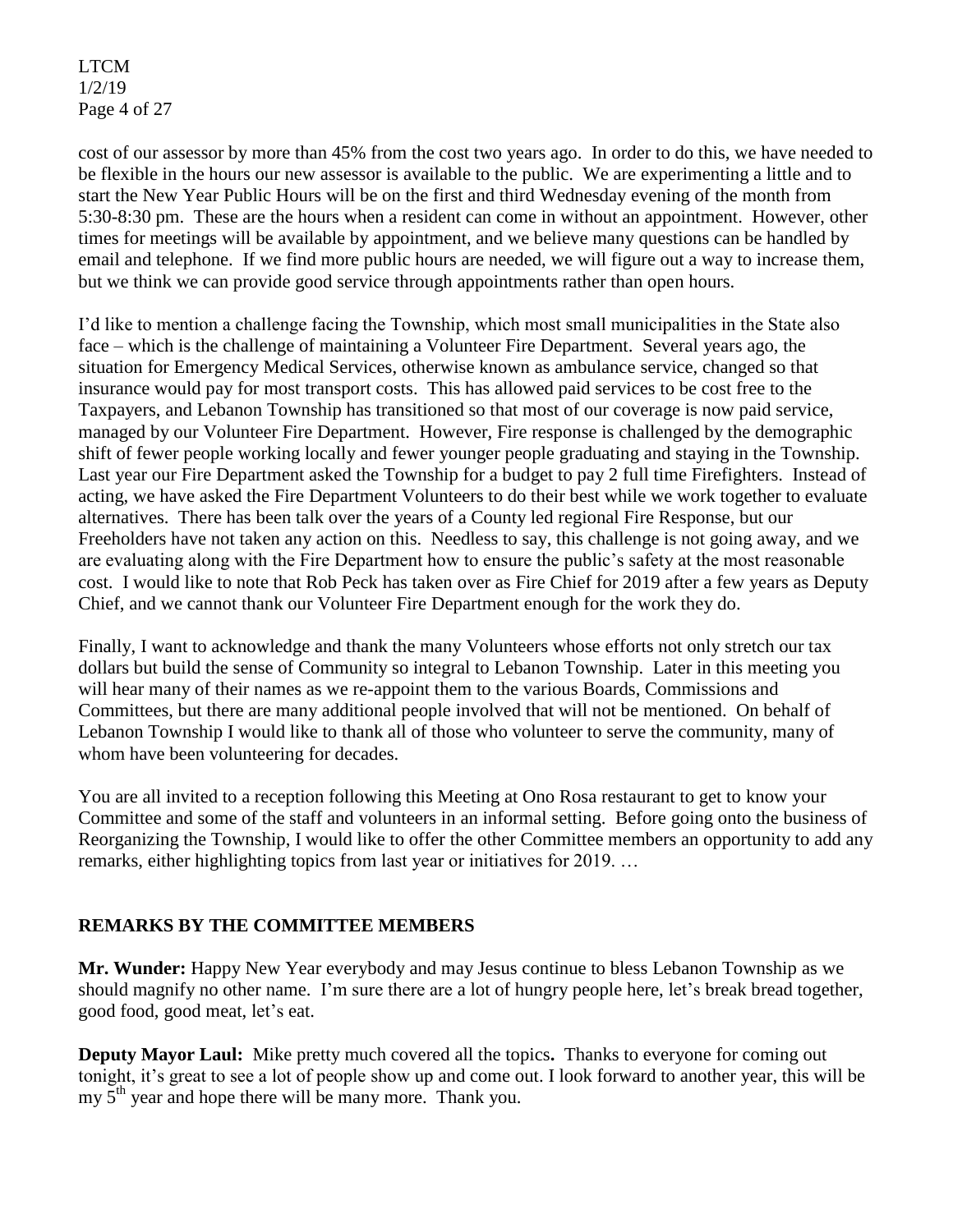LTCM 1/2/19 Page 5 of 27

**Ms. Koehler:** It's an honor and a privilege to serve the residents of Lebanon Township, and I thank the constituents for putting their faith in me. After two years in office I am still energized, and excited to work on the people's business. I want to thank my fellow committee members who all work tirelessly for the betterment of Lebanon Township. Our talents are diverse and together we are a complete package capable of achieving great things. Our discussions can be spirited at times, but our greatest conflicts are not between right and wrong--they are between right and right, since there can be multiple "correct" paths forward to achieving successful outcomes. I want to thank:

The employees, as they are the backbone of the township

The volunteers, as they are the heartbeat of the township

The hired professionals as well as the County and State employees as they are the guiding lights that provide the insights and expertise to keep us on the right track in all we do.

In closing, my wish is for a Happy and Healthy New Year and blessings for Lebanon Township.

**Mr. McKee:** My comments are the same, I couldn't agree more for Lebanon Township to have a healthy New Year and I appreciate John DiMaio coming here and offering his services for Lebanon Township. I enjoyed what he said and I like the fact that we can rely or at least call on our Assemblyman and Senator for help in Lebanon Township. That's a big help for us going forward and I would like thank this Committee and work with this Committee, looking forward to it for 2019.

## **RESOLUTIONS**

*Motion by Mr. Wunder, seconded by Mr. Laul carried by unanimous favorable roll call vote, the* Township Committee adopted Resolutions No. 01-2019, 02-2019 and 03-2019 as written below.

## **Resolution No. 01-2019- Non-Fair and Open Professional Service Contracts**

# **TOWNSHIP OF LEBANON COUNTY OF HUNTERDON STATE OF NEW JERSEY RESOLUTION NO. 01-2019**

## **RESOLUTION AUTHORIZING THE AWARD OF A NON-FAIR AND OPEN CONTRACT FOR LEBANON TOWNSHIP**

**WHEREAS**, the Lebanon Township Committee has a need to acquire professional services as outlined below as a non-fair and open contract pursuant to the provisions of N.J.S.A. 19:44A-20.4 or 20.5 as appropriate; and

**WHEREAS**, the Lebanon Township CFO has determined and certified in writing that the value of the acquisition will exceed \$17,500; and

**WHEREAS**, the anticipated term of this contract is 1 year and may be extended as approved by the Lebanon Township Committee; and

**WHEREAS**, the following agencies have completed and submitted a Business Entity Disclosure Certification which certified that they have not made any reportable contributions to a political or candidate committee in the Township of Lebanon in the previous one year, and that the contract will prohibit the agency from making any reportable contribution through the term of the contract; and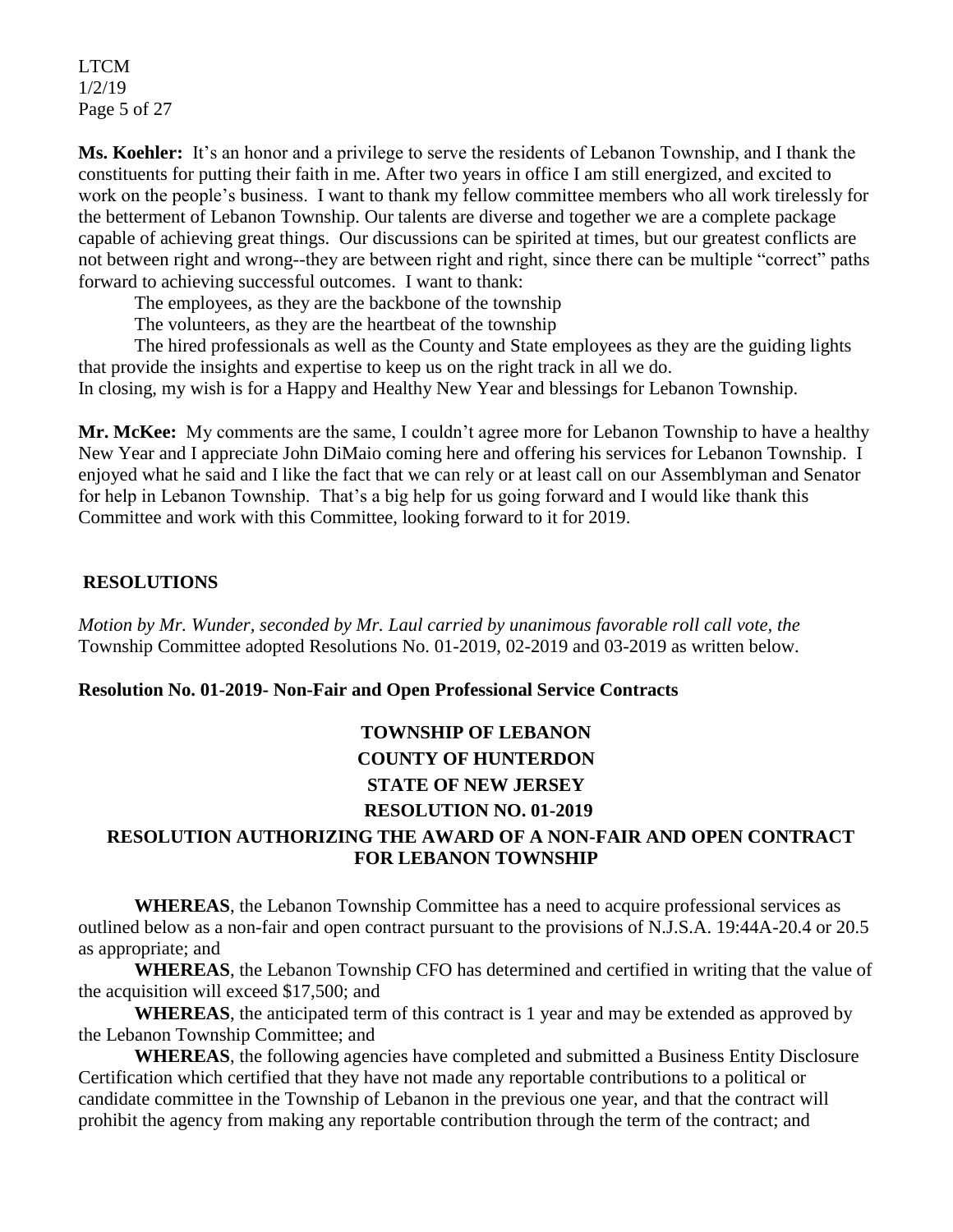LTCM 1/2/19 Page 6 of 27

**WHEREAS**, sufficient funds are available in the 2019 Temporary Budget and will be made available in the 2018 Municipal Budget for the Township of Lebanon as required in – N.J.A.C. 5:30-5.4.

**NOW THEREFORE, BE IT RESOLVED** that the Lebanon Township Committee of the Township of Lebanon, County of Hunterdon, State of New Jersey, as follows:

The Mayor and Municipal Clerk are hereby authorized and directed to executive contracts with the following person and firm for the year 2019:

- 1. Matthew Lyons of Gebhardt & Kiefer is hereby appointed Lebanon Township Municipal Attorney for the year 2019.
- 2. Stephen Risse of Bayer-Risse Engineering is hereby appointed Lebanon Township Engineer for the year 2019.
- 3. Matt Bonaventura of Groendyke Associates is hereby appointed the Lebanon Township Insurance Agent for the year 2019.
- 4. James Kyle, is hereby appointed the Lebanon Township Professional Planner for the year 2019.

**BE IT FURTHER RESOLVED** that the Business Disclosure Entity Certification and the Determination of Value be placed on file with this resolution; and

**BE IT FURTHER RESOLVED** that notice of this action shall be printed in the January 16, 2019 issue of the Hunterdon Review.

## **Resolution No. 02-2019-Auditor Professional Service Contract**

## **TOWNSHIP OF LEBANON COUNTY OF HUNTERDON STATE OF NEW JERSEY RESOLUTION NO. 02-2019 RESOLUTION AUTHORIZING THE AWARD OF A NON-FAIR AND OPEN CONTRACT FOR PROFESSIONAL SERVICES-MUNICIPAL AUDITOR**

**WHEREAS**, the Township of Lebanon has a need to acquire a municipal Auditor as a non-fair and open contract pursuant to provisions of N.J.S.A. 19:44A-20.5; and, **WHEREAS**, the Chief Financial Officer has determined and certified in writing that the value of the acquisition will exceed \$17,500; and,

**WHEREAS**, the anticipated term of this contract is one year; and,

WHEREAS, ARDITO & CO., LLP has submitted a proposal, indicating they will

provide the auditor services for the anticipated fee of \$29,830 (including court); and,

**WHEREAS**, ARDITO & CO., LLP has completed and submitted a Business

Entity Disclosure Certification which certified that ARDITO & CO., LLP has not made any reportable contributions to a political or candidate committee in the Township of Lebanon in the

previous one year, and that the contract will prohibit ARDITO & CO., LLP from making any reportable contributions through the term of the contract; and,

**WHEREAS**, the required certificate for the availability of funds has been filed by the chief financial officer providing that legally appropriated balances are available to cover the amount of the contract as required by N.J.A.C. 5:30-14.5 and that fees for the aforementioned auditing and nonauditing services shall be made available by appropriate inclusion in either an annual municipal budget which includes current, revenue sharing and utility provisions, by budget amendments for Federal program spending or by inclusion in an appropriate bond ordinance.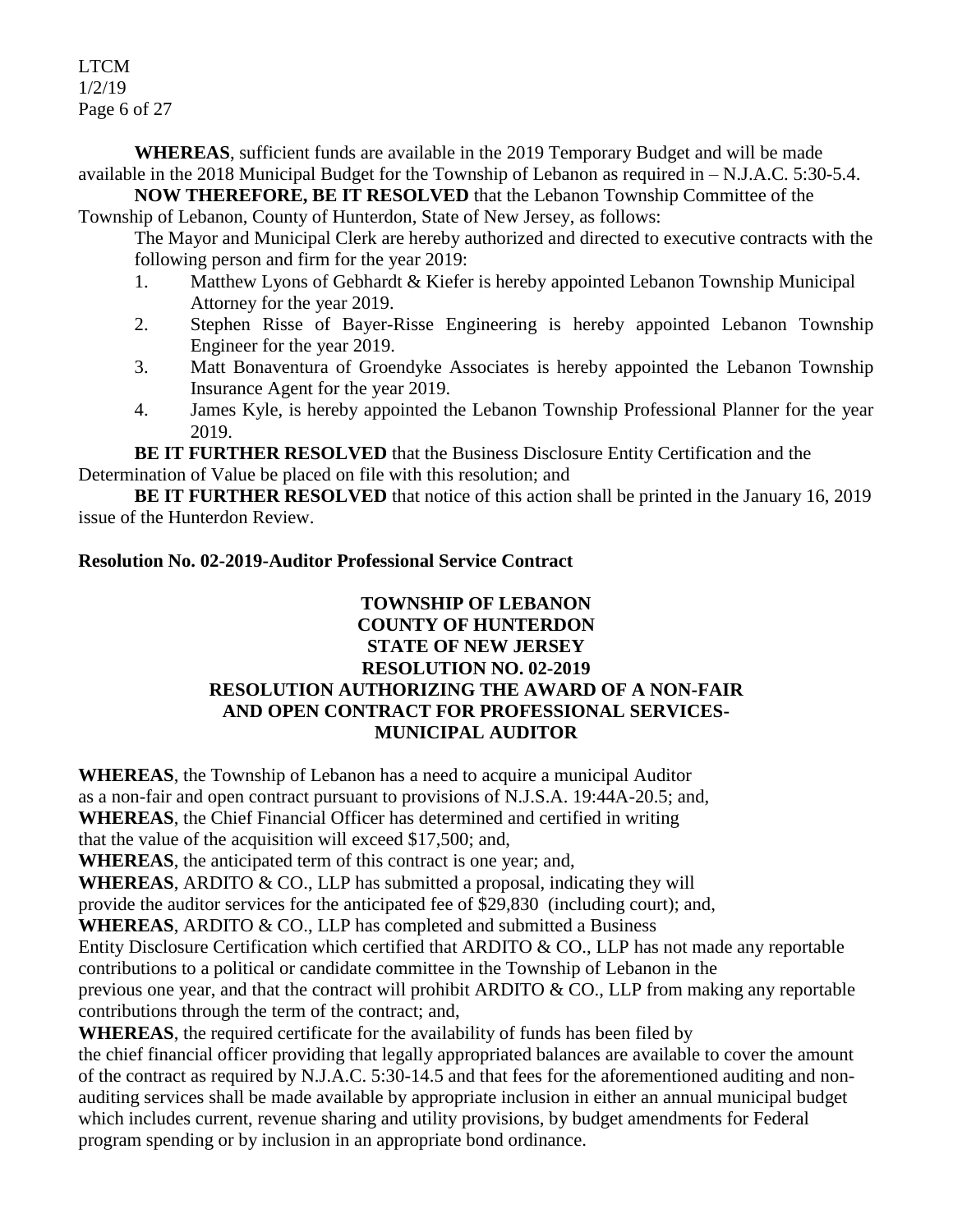LTCM 1/2/19 Page 7 of 27

**NOW, THEREFORE BE IT RESOLVED**, by the Township Committee of the

Township of Lebanon, authorizes the Mayor and Clerk of the Township of Lebanon to enter into a contract with ARDITO AND CO., LLP as described herein as auditors on and in behalf of the Township of Lebanon for the year 2019; and,

**BE IT FURTHER RESOLVED** that the Business Disclosure Entity Certification and Determination of Value be placed on file with this resolution; and,

**BE IT FURTHER RESOLVED** that a notice of this action shall be printed once in

a legally designated publication.

Political Contribution Disclosure. This contract has been awarded to Ardito & Co., LLP based on the merits and abilities of Ardito & Co., LLP to provide the goods and services as described herein. This contract was not awarded through a "fair and open" process pursuant to N.J.S.A. 19:44A-20.4 *et seq*. As such, the undersigned does hereby attest that Ardito & Co., LLP, its subsidiaries, assigns or principals controlling in excess of 10% of the company has neither made a contribution, that is reportable pursuant to the Election Law Enforcement Commission pursuant to N.J.S.A. 19:44A-8 or 19:44A-16 in the one (1) year period preceding the award of the contract that would, pursuant to P.L. 2004, c.19. affect its eligibility to perform this contract, nor will it make a reportable contribution during the term of the contract to any political party committee in the municipality if a member of that political party is serving in an elective public

office of that municipality when the contract is awarded, or to any candidate committee of any person serving in an elective public office of the municipality when the contract is awarded.

Exhibit "A" (Mandatory Affirmative Action Language), Exhibit "B" (Employee Information Report), Exhibit "C" (Business Registration Certificate), Exhibit "D" (Business Entity Disclosure Certification), Exhibit "E" (Political Contributions Disclosure Certification), and Exhibit "F" (Insurance) are attached to and made a part of this contract.

## **Resolution No. 03-2019 –Professional Services**

## **TOWNSHIP OF LEBANON COUNTY OF HUNTERDON STATE OF NEW JERSEY RESOLUTION NO. 03-2019 PROFESSIONAL SERVICE APPOINTMENTS**

**WHEREAS**, there exists a need for Attorneys, Engineers, and Professional Experts for the Township of Lebanon, and

**WHEREAS**, the Local Public Contracts Law (N.J.S. A. 40A:11-1 et seq.) required that the resolution authorizing the award of contracts for "Professional Services" without competitive bids must be publicly advertised; and

**WHEREAS**, the Mayor, Township Clerk and Chief Financial Officer are hereby authorized and directed to execute the agreements; and

**WHEREAS** sufficient funds are available in the 2019 Temporary Budget and will be made available in the 2019 Municipal Budget for the Township of Lebanon for such services.

**NOW THEREFORE, BE IT RESOLVED** by the Township Committee of the Township of Lebanon, in the County of Hunterdon, on this  $2<sup>nd</sup>$  day of January, 2019 as follows:

> 1. Martin Allen of DiFrancesco, Bateman, Coley, Yospin, Kunzman, Davis, Lehrer & Flaum, P.C is hereby appointed as Tax Appeal Attorney for the Township of Lebanon for the year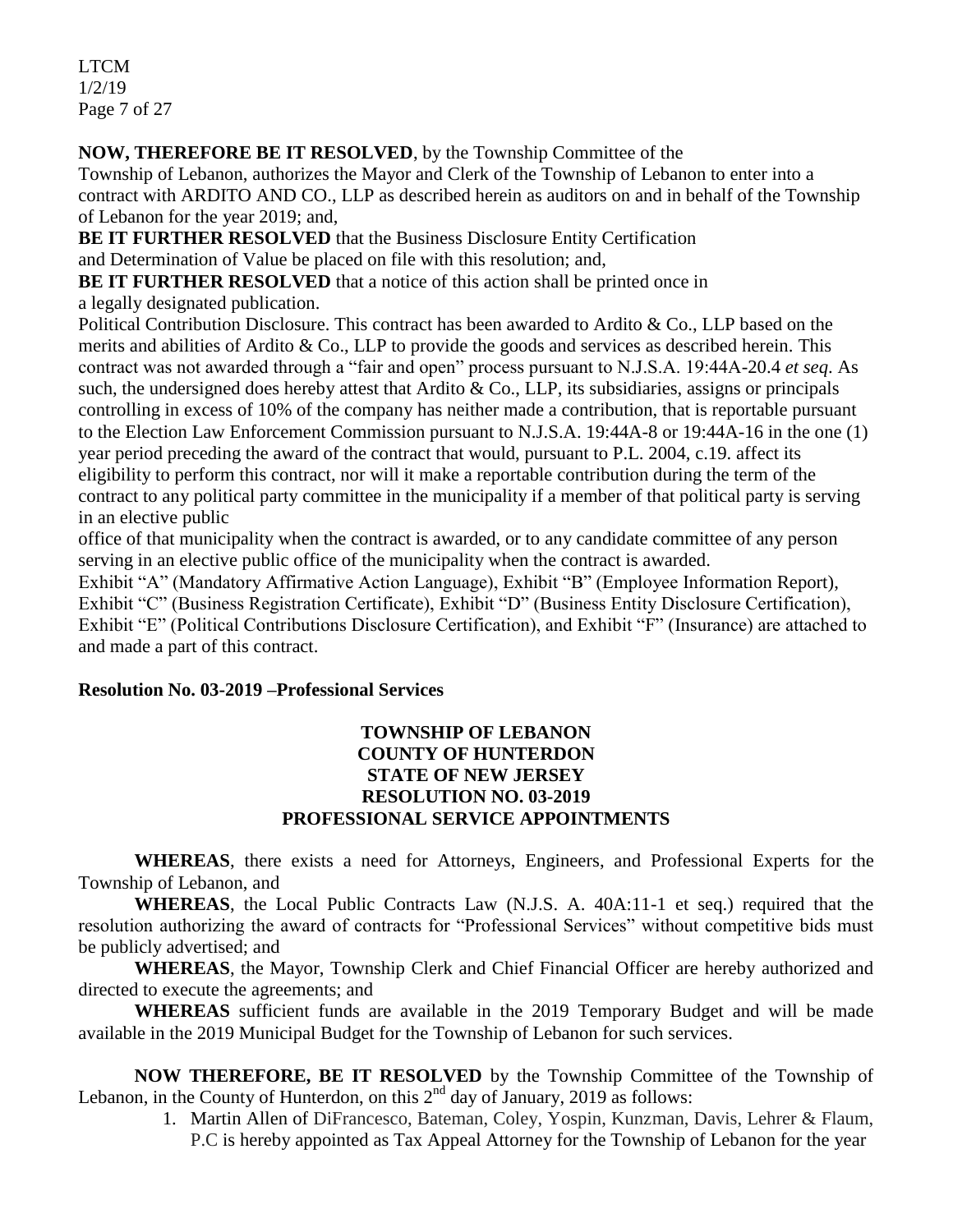2019.

- 2. Steve Rogut of Rogut McCarthy Troy, LLC, is hereby appointed as Bond Counsel for the Township of Lebanon for the year 2019.
- 3. Katharine Errickson is hereby appointed Tewksbury Township/Lebanon Township Municipal Court Prosecuting Attorney for the year 2019.
- 4. Katty Wong Taylor is hereby appointed Tewksbury Township/Lebanon Township Alternate Municipal Court Prosecutor for the year 2019.
- 5. Scott Mitzner is hereby appointed Tewksbury Township/Lebanon Township Municipal Court Public Defender for the 2019 year.
- 6. Pamela Mathews, PE of Van Cleef Engineering is hereby appointed as Tax Map Maintenance Engineer for the 2019 year.
- 7. Darren Vogel is hereby appointed as Environmental Engineer/Licensed Site Remediation Professional for the 2019 year.

## **Resolutions No. 04-2019 through Resolution No. 18-2019**

*Motion by Mr. Laul, seconded by Mr. McKee carried by unanimous favorable roll call vote, the Township* Committee adopted Resolutions No. 04-2019 through 18-2019 as written below.

## **Resolution No. 04-2019 – Temporary Budget**

## **TOWNSHIP OF LEBANON COUNTY OF HUNTERDON STATE OF NEW JERSEY RESOLUTION NO. 04-2019 TEMPORARY MUNICIPAL BUDGET**

**BE IT RESOLVED**, by the Township Committee of the Township of Lebanon, County of Hunterdon to establish the temporary municipal budget for the year 2019, in accordance with NJSA 40A:4-19, which consists of 26.25% of the 2018 Municipal Budget of \$ 4,823,180, which totals \$1,266,085.

## **Resolution No. 05-2019 – Annual Meeting Schedule**

## **TOWNSHIP OF LEBANON COUNTY OF HUNTERDON STATE OF NEW JERSEY RESOLUTION NO. 05-2019 ANNUAL MEETING NOTICE SCHEDULE**

**WHEREAS** the Open Public Meetings Act (Ch 231, P.L. 1975) provides for the giving of annual notice by public bodies of the time, date and location of the regular meetings of such public body to be held during the succeeding year, and

**WHEREAS** the Open Public Meetings Act (Ch 231, P.L. 1975) hereinafter referred to as the Act, authorizes a public body to make certain other determinations and take certain other actions in conformance therewith: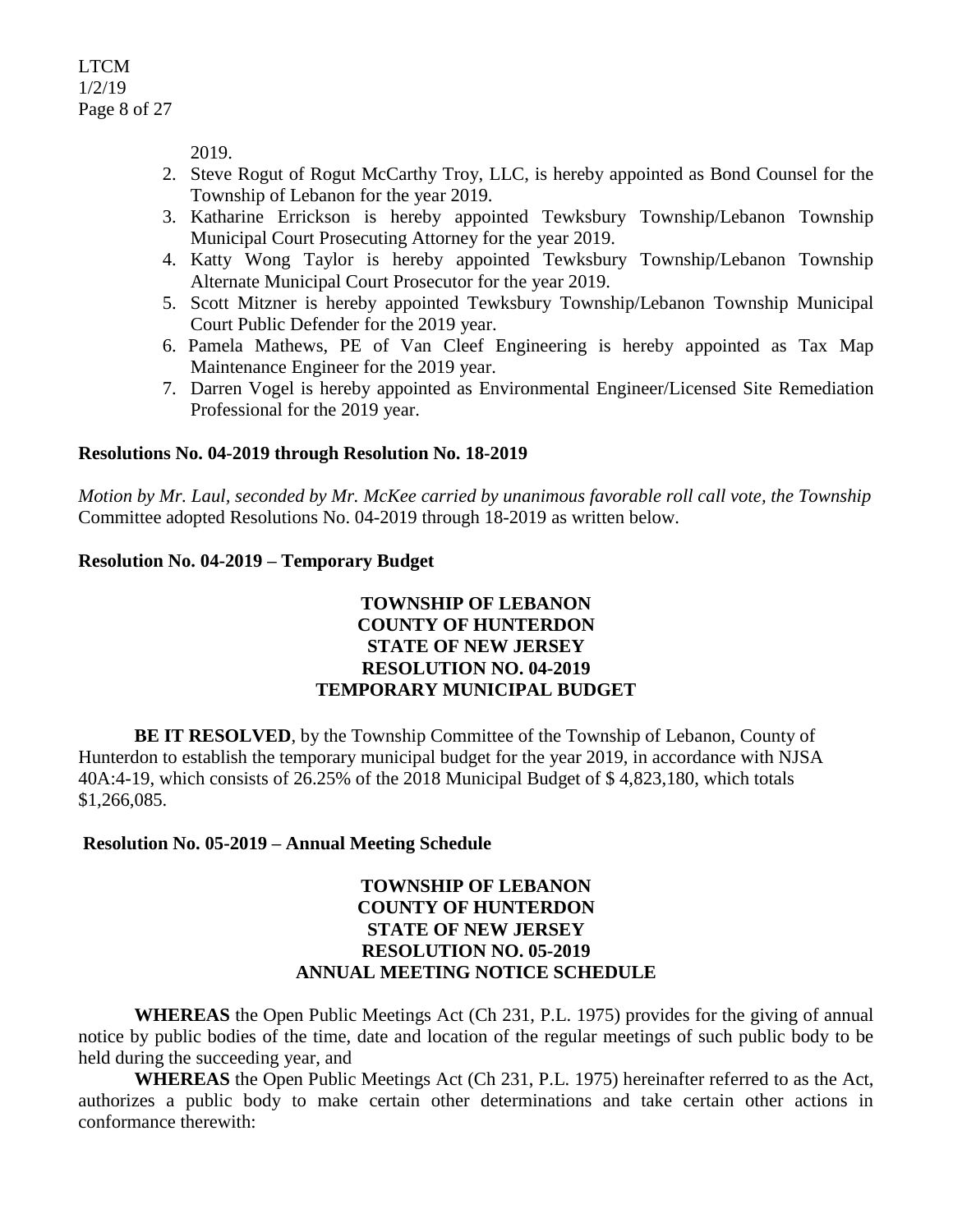LTCM 1/2/19 Page 9 of 27

**NOW THEREFORE BE IT RESOLVED** by the Township Committee of the Township of Lebanon, County of Hunterdon and State of New Jersey as follows:

Regular meetings of this Committee shall be held during the 2019 calendar year at 7:00 p.m. at the Lebanon Township Municipal Building, 530 West Hill Road, Glen Gardner, (Lebanon Township) New Jersey, on the following dates:

> **a. The first & third Wednesday of each and every month: Jan. 16, Feb. 6 & 20, March 6 & 20, April 3 & 17, May 1 & 15, June 5 & 19, July 3 & 17, August 7 & 21, Sept. 4 & 18, Oct. 2 & 16, Nov. 6 & 20 and Dec. 4 & 18.**

The Township Committee may, at any meeting, hold an executive session and action may be taken on any issue of importance, which may be raised.

Copies of this Resolution and any revisions or modifications thereof, certified to be true copies by the Clerk of this municipality, be disseminated and distributed as required by the Act as follows:

- a. Posted and maintained throughout the 2019 calendar year on the bulletin board at the Lebanon Township Municipal Building;
- b. Faxed or emailed to the newspapers designated in Resolution No. 06-2019;
- c. Filed with the Clerk of this Municipality, and
- d. Mailed to such other persons as may be entitled thereto under the terms of the Act and this Resolution.

#### **Resolution No. 06-2019 – Designation of Official Newspaper**

### **TOWNSHIP OF LEBANON COUNTY OF HUNTERDON STATE OF NEW JERSEY RESOLUTION NO. 06-2019 DESIGNATION OF OFFICIAL NEWSPAPER**

**BE IT RESOLVED** by the Township Committee of the Township of Lebanon, County of Hunterdon, State of New Jersey, that pursuant to N.J.S.A. 40:53-1 et seq. The Hunterdon Review and/or the Hunterdon County Democrat are designated as the Official Newspapers. Official notices may also be published in the Express Times, the Newark Star Ledger, and the Courier News to meet time requirements.

#### **Resolution No. 07-2019 – Payment of Taxes**

## **TOWNSHIP OF LEBANON COUNTY OF HUNTERDON STATE OF NEW JERSEY RESOLUTION NO. 07-2019 PAYMENT OF TAXES**

**WHEREAS**, R.S. 54:4-67 provides that the Township may fix the interest to be charged for nonpayment of taxes or assessments on or before the date when they would become delinquent, subject to certain maximum percentages therein specified;

**NOW THEREFORE, BE IT RESOLVED** by the Township Committee of the Township of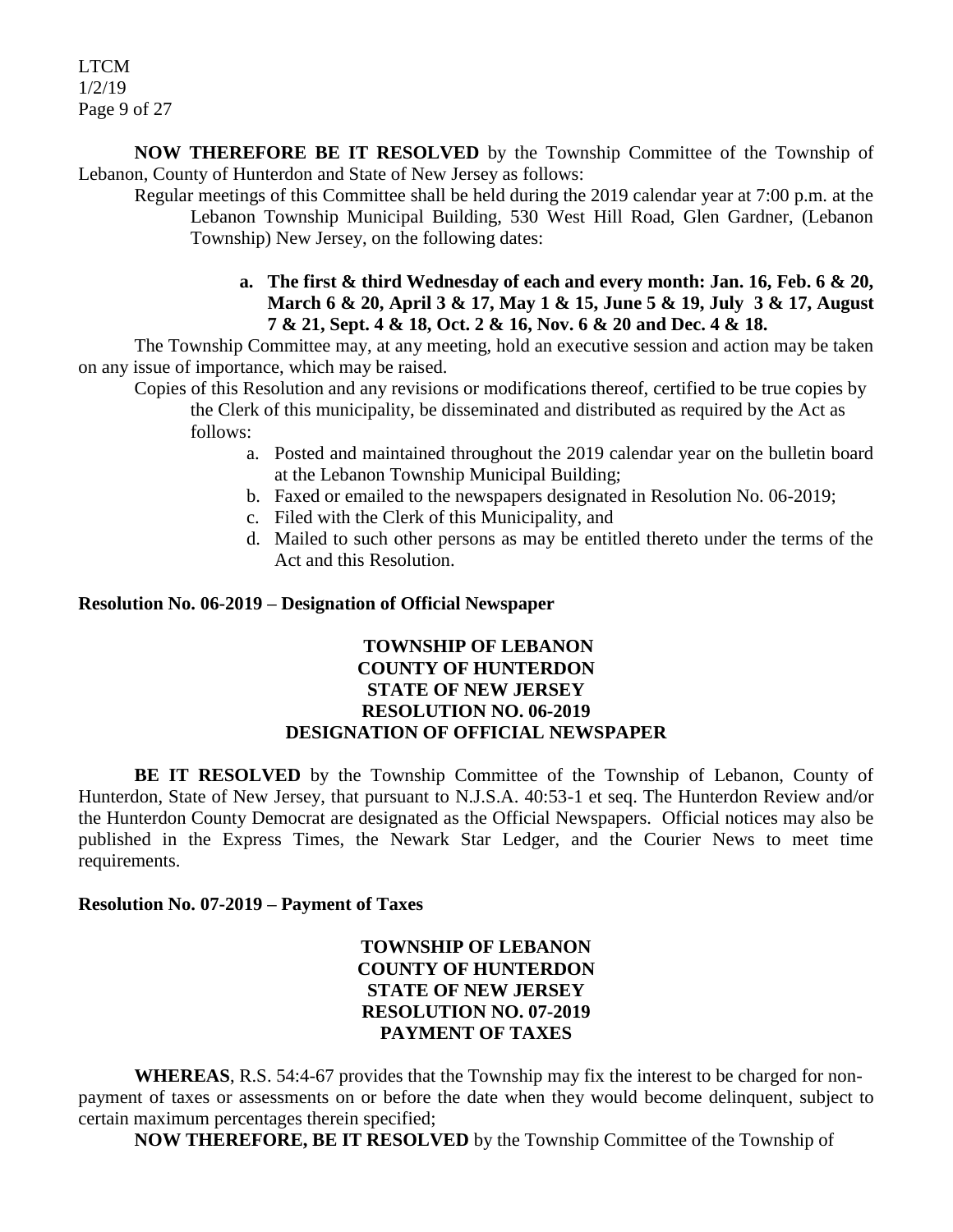LTCM 1/2/19 Page 10 of 27

Lebanon, in the County of Hunterdon that taxes shall be collected quarterly on February 1, 2019, May 1, 2019, August 1, 2019 and November 1, 2019 and that interest will be charged at the rate of 8% per annum on the first \$1,500.00 of the delinquency and 18% per annum on any amount in excess of \$1,500.00 to be calculated from the date the tax was payable until the date of actual payment. There will be a ten-day grace period after which unpaid taxes will be charged interest from the due date. If computed interest is under \$1.00, there will be no charge.

**BE IT FURTHER RESOLVED** that, pursuant to statute, if a tax delinquency is over \$10,000.00 at the end of the year, and additional flat penalty of 6% per annum shall be imposed.

**BE IT FINALLY RESOLVED THAT** this Resolution shall be published in the January 16, 2019 issue of the Hunterdon Review.

#### **Resolution No. 08-2019 – Authorization to Cancel Property Tax**

## **TOWNSHIP OF LEBANON COUNTY OF HUNTERDON STATE OF NEW JERSEY RESOLUTION NO. 08-2019 AUTHORIZATION TO CANCEL PROPERTY TAX CREDITS AND DELINQUENCIES**

**WHEREAS** the Township Committee of the Township of Lebanon, County of Hunterdon, State of New Jersey have been informed by the Tax Collector that from time to time there are property tax credits or delinquencies on certain property located within the Township of Lebanon, and

**WHEREAS** pursuant to N.J.S.A. 40A:5-17.1, a Resolution may be adopted by the governing body of a municipality authorizing a municipal employee to process without further action on the part of the governing body the cancellation of any property tax credit or delinquency of less than \$5.00.

**NOW, THEREFORE, BE IT RESOLVED** by the Township Committee of the Township of Lebanon, County of Hunterdon, State of New Jersey, that the Tax Collector be authorized to cancel any property tax credit or delinquency of less than \$5.00 without further action on the part of the Township Committee and that such action be noted in the Tax Duplicate for the Township of Lebanon.

#### **Resolution No. 09-2019 – Authorization to File Corrective Appeals**

### **TOWNSHIP OF LEBANON COUNTY OF HUNTERDON STATE OF NEW JERSEY RESOLUTION NO. 09-2019 AUTHORIZATION TO FILE CORRECTIVE APPEALS**

**WHEREAS,** the Township Committee of the Township of Lebanon has been informed that from time to time errors are made in computing tax assessments, and

**WHEREAS**, the Tax Attorney of Lebanon Township is called upon to defend tax appeals filed with the Hunterdon County Board of Taxation and to agree to stipulations of appeals.

**WHEREAS**, the Tax Attorney has requested the Township Committee authorize him to agree to Stipulation of Appeals on behalf of the Township, provided the Tax Assessor agrees with the proposed Stipulation of Appeal;

**NOW THEREFORE BE IT RESOLVED** by the Township Committee of the Township of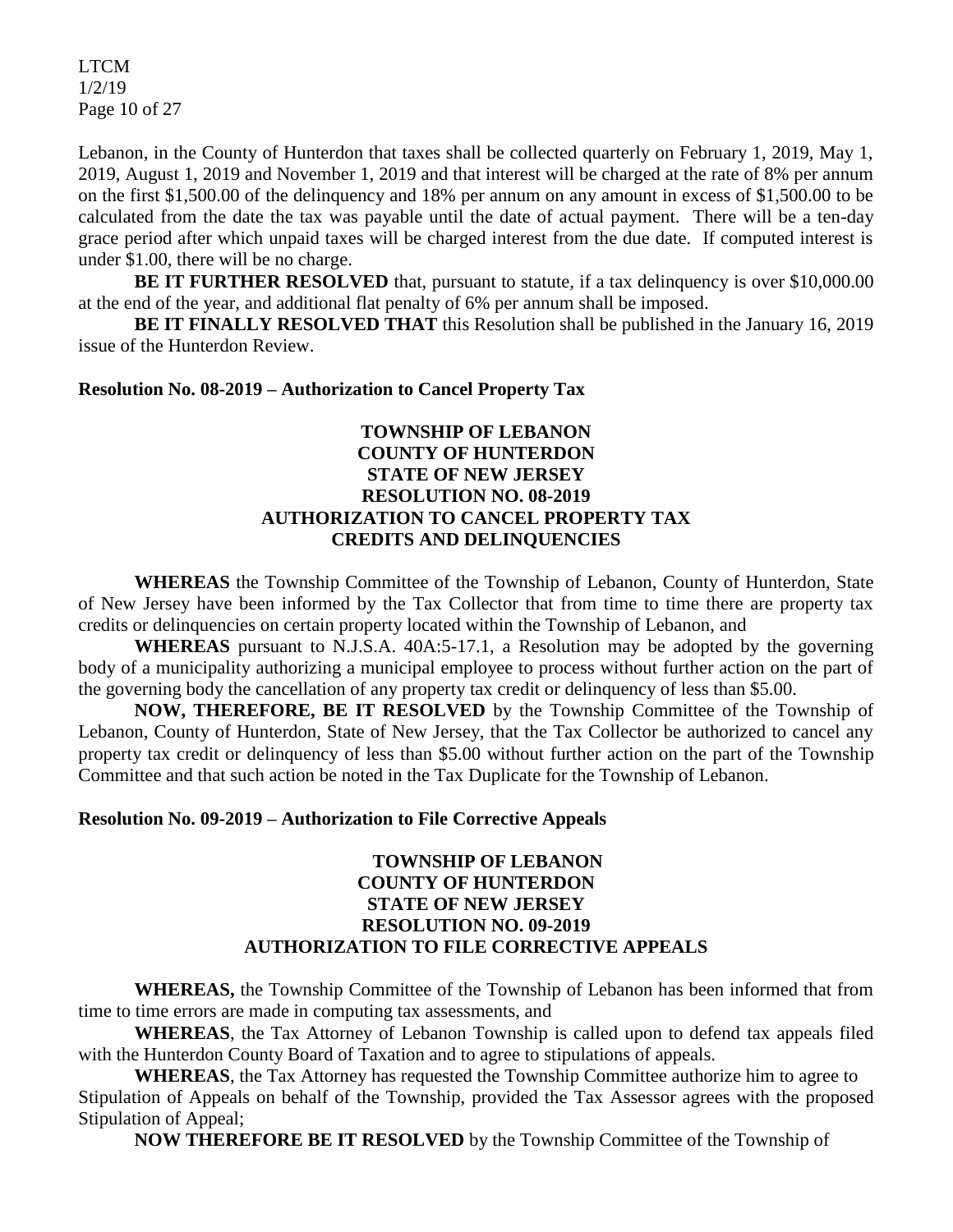LTCM 1/2/19 Page 11 of 27

Lebanon, County of Hunterdon, State of New Jersey, that the Tax Attorney for the Township of Lebanon is hereby authorized to file corrective appeals with the Hunterdon County Board of Taxation, in defense of appeals filed with said Board and to sign Stipulations of Appeals on behalf of Lebanon Township, which he feels are proper and in the best interest of the Municipality.

**BE IT FURTHER RESOLVED** that a copy of this Resolution be forwarded to the County Board of Taxation.

This Resolution shall take effect immediately.

#### **Resolution No. 10-2019 – Authorization to Sign Documents**

## **TOWNSHIP OF LEBANON COUNTY OF HUNTERDON STATE OF NEW JERSEY RESOLUTION NO. 10-2019 AUTHORIZATION TO SIGN DOCUMENTS**

**WHEREAS**, the Mayor, Deputy Mayor, Township Clerk, Deputy Clerk, and Chief Financial Officer of the Township of Lebanon are municipal officers for the Township of Lebanon; and

**NOW, THEREFORE BE IT RESOLVED**, that the Mayor or Deputy Mayor, Township Clerk or Deputy Clerk, and Chief Financial Officer be authorized to sign documents on the Township's behalf, according to law.

This Resolution shall take effect immediately.

#### **Resolution No. 11-2019 – Authorization for CFO to Issue Certain Checks**

#### **TOWNSHIP OF LEBANON COUNTY OF HUNTERDON STATE OF NEW JERSEY RESOLUTION NO. 11-2019 AUTHORIZATION FOR CFO TO ISSUE CERTAIN CHECKS & REMIT PAYROLL TAXES**

**WHEREAS,** the Township Committee have adopted ordinances establishing procedures for the payment of claims and payroll,

**WHEREAS,** it is necessary for certain remittances to be paid to the State of New Jersey for pension, State Income tax deductions and fees from the issuance of dog licenses, marriage licenses and construction permits; to the appropriate agencies for Federal and other State Income Tax deductions, Social Security deductions, Wage Executions ordered by the Court, and to the appropriate entity for other voluntary payroll deductions;

**WHEREAS,** Federal and State of New Jersey payroll taxes must be made by Electronic Fund Transfer as required by law;

**WHEREAS,** it is the intent of the Township Committee to pay County, local school and regional school taxes at the required intervals,

**NOW, THEREFORE BE IT RESOLVED** by the Township Committee of the Township of Lebanon, County of Hunterdon, State of New Jersey, as follows:

1. That the Chief Financial Officer be and is hereby by authorized to prepare and the Mayor or Deputy Mayor, the Municipal Clerk or the Deputy Clerk, and the Chief Financial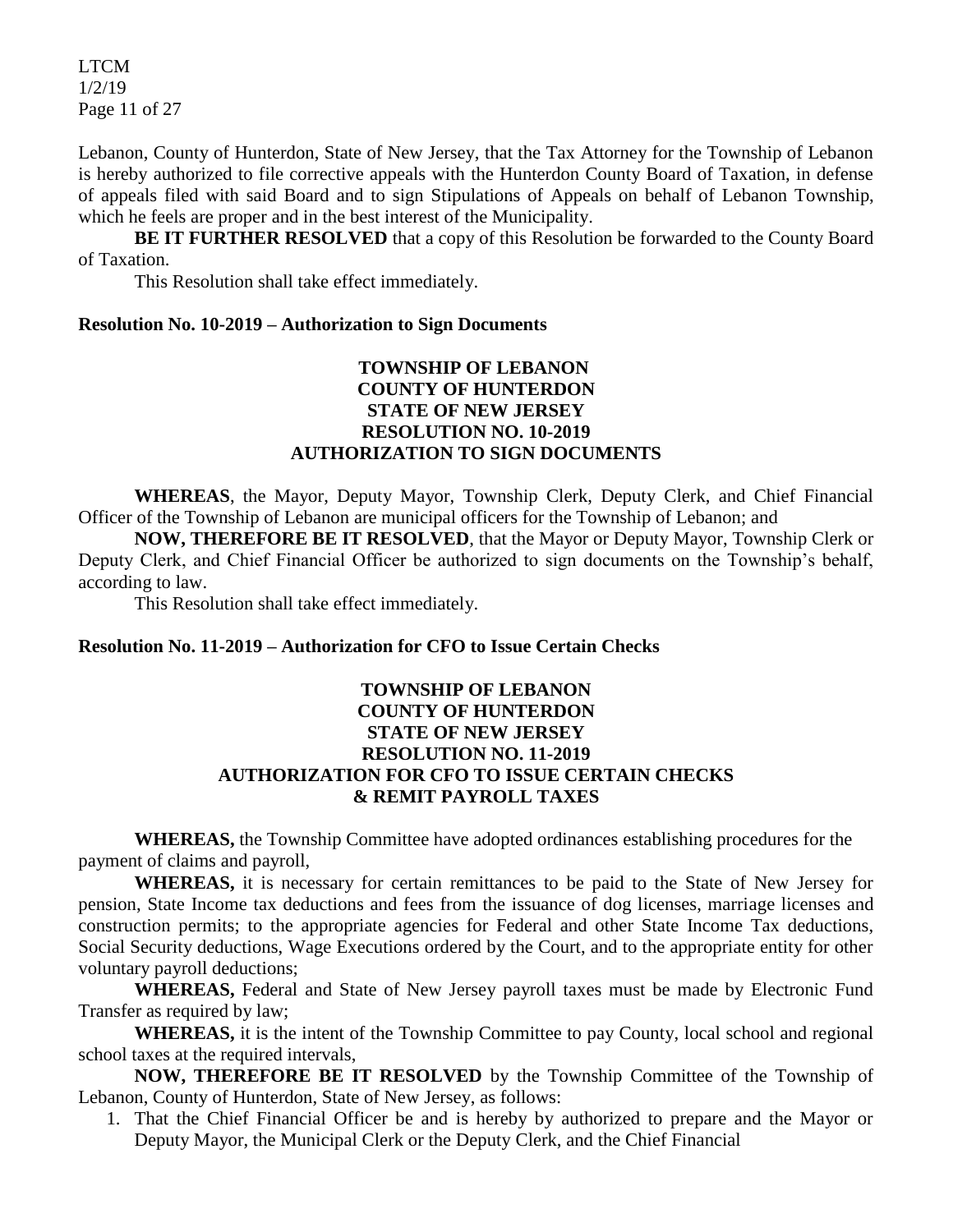LTCM 1/2/19 Page 12 of 27

> Officer/Treasurer be authorized to sign the following checks, all drawn against Current Fund unless otherwise noted:

- a. Payroll checks for all employees pursuant to established schedules; payroll checks from Payroll Account and transfer of sufficient funds from Current Fund.
- b. Remittances from the Payroll Account to the appropriate agencies for State of New Jersey and State of Pennsylvania Gross Income Tax employee deductions and employer share payable to the State of New Jersey, for State of New Jersey Public Employees and Police and Fire Retirement Systems and Contributory Insurance for employee deductions and to the SUI Reserve Fund for employee deductions as may apply, to appropriate agencies for wage executions to comply with court orders and to the appropriate entity for other voluntary payroll deductions.
- c. Checks payable to the appropriate agency of the State of New Jersey for fees from the issuance of dog licenses, marriage licenses. (Dog license fees from the Animal Control Account).
- d. Checks payable to the County of Hunterdon for taxes upon receipt of statement from the County Chief Financial Officer.
- e. Checks payable to the Lebanon Township Board of Education and North Hunterdon-Voorhees Regional High School District upon receipt of statements from the respective Board Secretaries.
- 2. That the Chief Financial Officer is hereby authorized to remit Federal withholding and Social Security Taxes and New Jersey State Income Tax deductions by Electronic Funds Transfer, as required by applicable law, such remittances to be transferred from the Payroll Fund Account.

**BE IT FURTHER RESOLVED** that the Chief Financial Officer shall include a statement of the issuance of such checks as listed above as part of the Financial Report presented at the next scheduled meeting.

#### **Resolution No. 12-2019 – Designation of Depositories**

#### **TOWNSHIP OF LEBANON COUNTY OF HUNTERDON STATE OF NEW JERSEY RESOLUTION NO. 12-2019 DESIGNATION OF DEPOSITORIES**

**WHEREAS,** R.S. 40A:5-14 requires that the Township designate as a depository for its moneys one or more banks or trust companies having its place of business in this state; and

**WHEREAS**, Peapack-Gladstone Bank, PNC, TD Bank and the New Jersey Cash Management Fund are bank or trust companies meeting the qualifications of said statute and which have satisfactorily performed the function of depository banks;

**NOW, THEREFORE BE IT RESOLVED** by the Township Committee of the Township of Lebanon in the County of Hunterdon, that PNC, Peapack-Gladstone Bank, TD Bank and the New Jersey Cash Management Fund are hereby designated as the depository banks for the Township of Lebanon.

#### **Resolution No. 13-2019 – Cash Management Plan**

#### **TOWNSHIP OF LEBANON**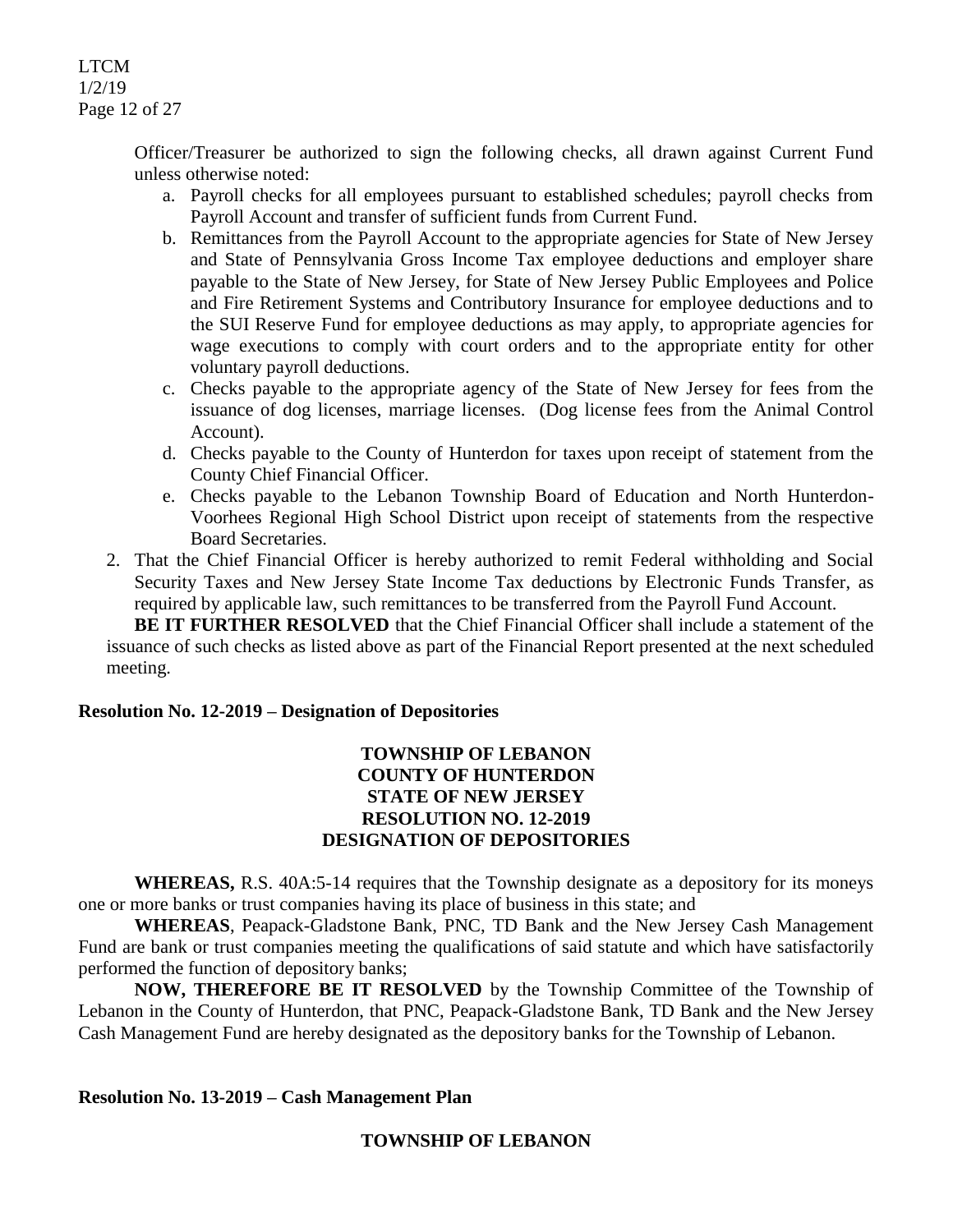## **COUNTY OF HUNTERDON STATE OF NEW JERSEY RESOLUTION NO. 13-2019 CASH MANAGEMENT PLAN**

**WHEREAS**, N.J.S.A. 40A:5-14, Local Fiscal Affairs Law, requires that each municipality adopt a Cash Management Plan designed to assure the deposit, investment and proper disbursement of local funds;

**NOW, THEREFORE, BE IT RESOLVED**, that the Township Committee of the Township of Lebanon does hereby adopt the following Cash Management Plan:

A. Designation of Depositories

The following institutions are designated as permissible depositories for the deposit of Township funds:

> Peapack-Gladstone PNC Bank TD Bank

and any other Federal and State Bank in the State of New Jersey

All depositories must conform to the Governmental Unit Deposit Protection Act (GUDPA)

and shall provide a Notification of Eligibility from the State of New Jersey, Department of Banking, on a semi-annual basis. In addition, designated depositories shall maintain maximum FDIC or FSLIC coverage of all Township funds on deposit.

B. Deposit of Funds

All funds shall be deposited within forty eight (48) hours of receipt, in accordance with N.J.S.A. 40A:5-15, into appropriate fund operating accounts. Non-interest bearing operating and capital accounts shall be regularly monitored on a monthly basis by the CFO for the availability of funds being transferred into interest bearing accounts. Debt Service and Trust Accounts shall be maintained in accordance with Federal and State statutes regulating such funds. Payroll, Developers'

Escrow deposits and other agency funds, which represent funds of individuals and other organizations held by the Township, shall be deposited in regular, interest bearing accounts unless average daily balance is below \$1,000.00. Grant funds shall be deposited in accordance with regulations of the granting government or agency.

Where compensating balances are required by any designated depository to offset the cost of services provided; an agreement between the Township and the depository shall be executed, specifying the charge for each service and the balance required to offset each charge. Said agreement shall be reviewed on an annual basis.

C. Investment Instruments and Procedures

The Township may purchase those investments permitted in N.J.S.A. 40A:5-15.1, which include:

United States Treasury Bonds, Notes and Bills

U.S. Government Agency and Instrumentality Obligations

Bonds and other obligations of the Township of Lebanon

Peapack-Gladstone Bank Deposits and Certificates of Deposits

TD Bank Deposits and Certificates of Deposits

Savings and Bank Deposits and Certificates of Deposits

PNC Bank Deposits and Certificates of Deposits

State of NJ and the State of NJ Cash Management Plan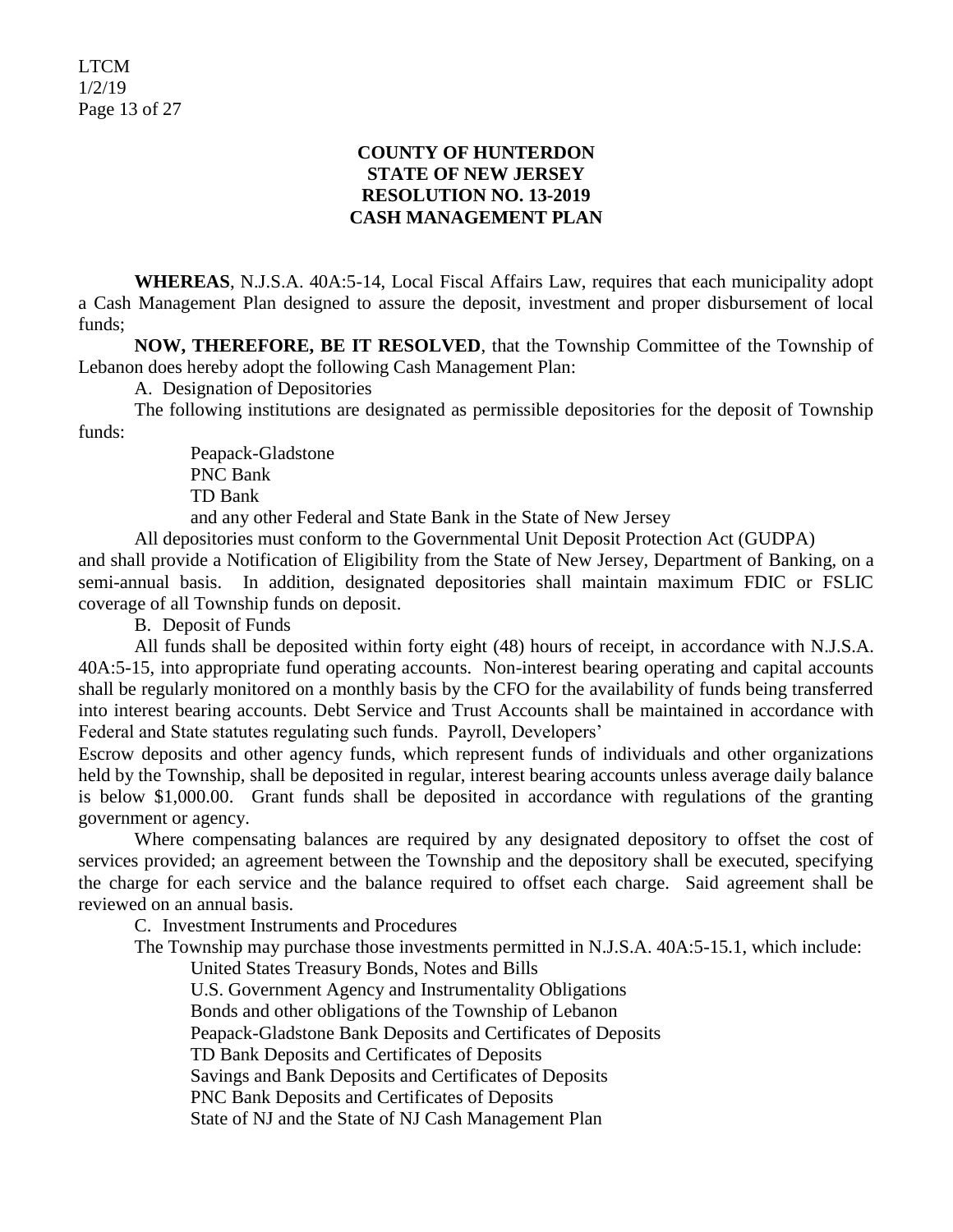LTCM 1/2/19 Page 14 of 27

The Township may purchase other obligation approved by the Division of Investment of the Department of Treasury for investment by local units.

Investments shall be limited to a maturity of not more than one-year unless a longer term is permitted by applicable Federal or State regulations. Allowable investments with maturities which extend beyond the end of the Township's fiscal year shall be permitted only if interest accrued on the investment is credited to the Township at the end of the fiscal year for the purpose of realizing budgetary revenue.

The purchase of Certificates of Deposit shall be made based on the availability of funds for investment and the analysis of projected cash flows. Bids for Certificates of Deposit will be solicited of at least three designated depositories only if the amount available for investment is \$100,000 or greater. Telephone bids will be solicited by the Chief Financial Officer, or designated staff member. Bidders shall specify the principal amount, interest, rate and maturity of the investment and transmit such bid to the Township by telefax. A check or wire transfer will be made available to the winning bidder on the same business day the bid is awarded.

Where the return on a proposed investment does not exceed the cost of making such investment, the Chief Financial Officer will not make the investment. The Chief Financial Officer shall have the discretion of award an investment to the depository wherein the funds reside, should that institution's quoted interest rate be less than other quoted rates, and the differential in interest rates is not more than twenty-five (25) basis points (0.25%), providing that the term of the investment is thirty (30) days or less. The chief Financial Officer shall have the discretion to reject all bids.

D. Disbursement of Funds

All funds shall be disbursed as authorized and directed by the Township Committee. The Chief Financial Officer shall, at the beginning of the fiscal year, present to the Township Committee a schedule of debt service, principal and interest payments and, when available a schedule of School Tax payments for the upcoming fiscal year. Upon approval of the schedules of payments by the Township Committee, the Chief Financial Officer shall then have the authority to make the following disbursements:

> School Taxes County Taxes Interfunds Purchase of Investments Debt Service Salary and Wages Postage

Disbursements shall be executed via electronic wire transfer of funds by the Chief Financial Officer, or designated staff member, when that method of payment is deemed necessary or preferable by the payee, or when the amount of such payment will result in a financial benefit of the Township of Lebanon in the form of increased investment income.

E. Reporting

The Chief Financial Officer shall, prior to the last day of the month immediately following, present to the Township Committee a monthly report of cash receipts and disbursement, subject to reconciliation and periodic adjustments.

F. Bonding

The following officials shall be covered by surety bonds, said surety bonds to be examined by the independent auditor to insure their proper execution:

> Chief Financial Officer Tax Collector Municipal Clerk

Staff members of the Department of Finance and Tax Collection not covered by separate surety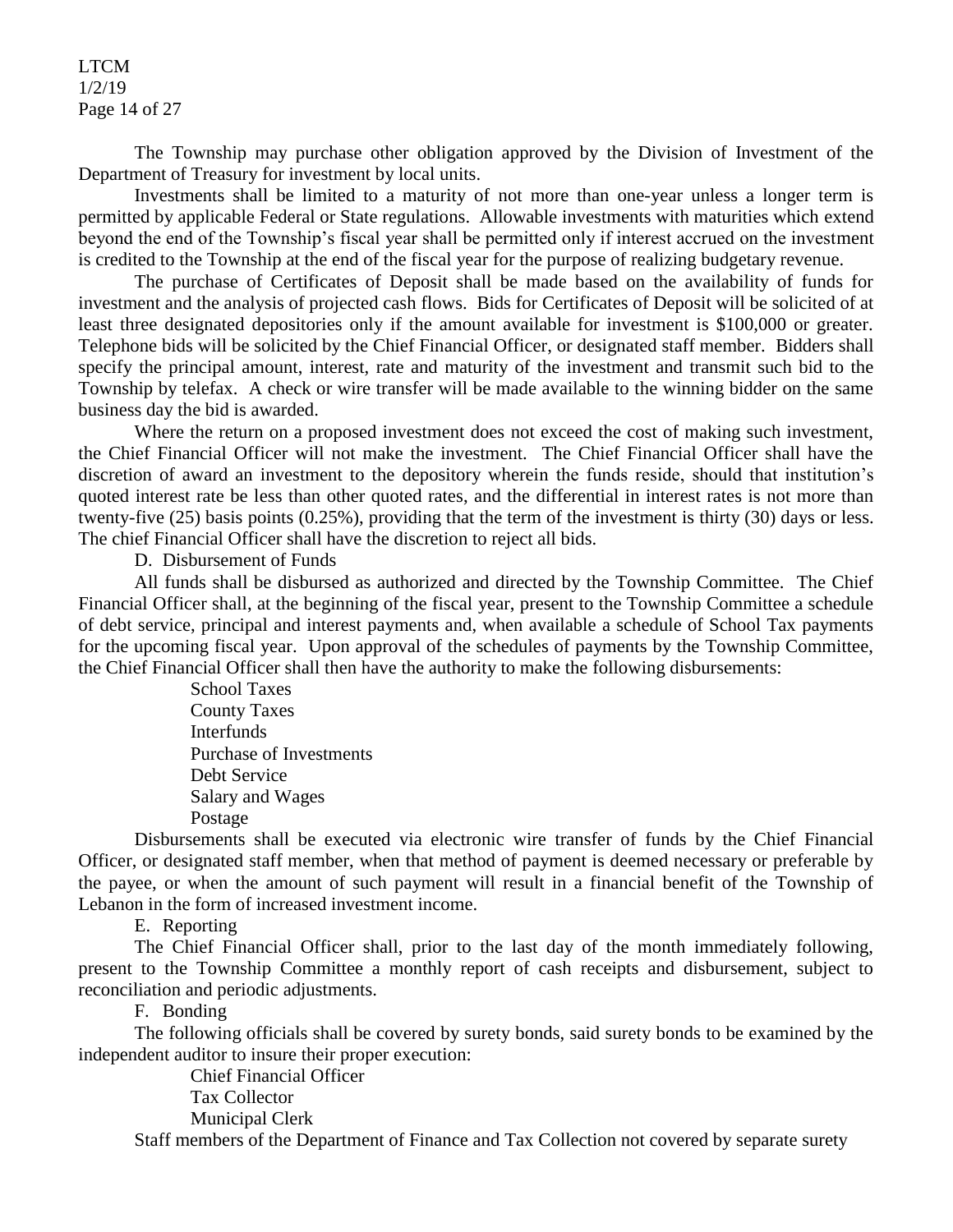LTCM 1/2/19 Page 15 of 27

bonds shall be covered by a Public Employee's Faithful Performance Bond.

G. Compliance

The Cash Management Plan of the Township of Lebanon shall be subject to the approval of the Township Attorney, and shall be subject to the annual audit conducted pursuant to N.J.S.A. 40A:5-14.

As stated in N.J.S.A. 40A:5-14, the officials(s) charged with the custody of the Township funds shall deposit then as instructed by this Cash Management Plan, and shall thereafter be relieved of any liability or loss due to the insolvency or closing of any designated depository.

If, at any time, this Cash Management Plan conflicts with any regulations of the State of New Jersey, or any department thereof, the applicable State regulations shall apply.

## **Resolution No. 14-2019 – Return Check Fee**

## **TOWNSHIP OF LEBANON COUNTY OF HUNTERDON STATE OF NEW JERSEY RESOLUTION NO. 14-2019 RETURN CHECK FEE**

**WHEREAS**, N.J.S.A. 40:5-18(a) provides that the governing body of a municipality may provide, by resolution or ordinance, for the imposition of a service charge to be added to any account owing to the municipality, if payment tendered on the account was by check or other written instrument which was returned for insufficient funds; and

**WHEREAS,** N.J.S.A. 40:5-18(b) provides that whenever an account owing to a municipality is for a tax or special assessment, the service charge authorized by this section shall be included on whatever list of delinquent accounts is prepared for enforcement of the lien.

**NOW, THEREFORE BE IT RESOLVED** by the Township Committee of the Township of Lebanon, that the service charge for a check or other written instrument returned for insufficient funds is hereby determined and set at \$20.00 per check or other written instrument pursuant to N.J.S.A. 40:5-18(c); and

**BE IT FURTHER RESOLVED** that any service charge authorized by this section shall be collected in the same manner prescribed by law for the collection of the account for which the check or other written instrument was tendered. In addition, the governing body may require future payments to be tendered in cash or by certified or cashier's check, N.J.S.A. 40:5-18(d).

## **Resolution No. 15-2019 – Cancellation of Tax Sale Certificates**

## **TOWNSHIP OF LEBANON COUNTY OF HUNTERDON STATE OF NEW JERSEY RESOLUTION NO. 15-2019 AUTHORIZATION OF REDEMPTION**

**WHEREAS,** N.J.S.A. 54:5-55 provides that where a Tax Sale Certificate has been redeemed, the Tax Collector shall, at the option of the redeeming party, either execute a Certificate of Redemption or procure and deliver to the owner a Certificate of Sale receipted for cancellation by endorsement in same manner required by law to satisfy or cancel a mortgage; and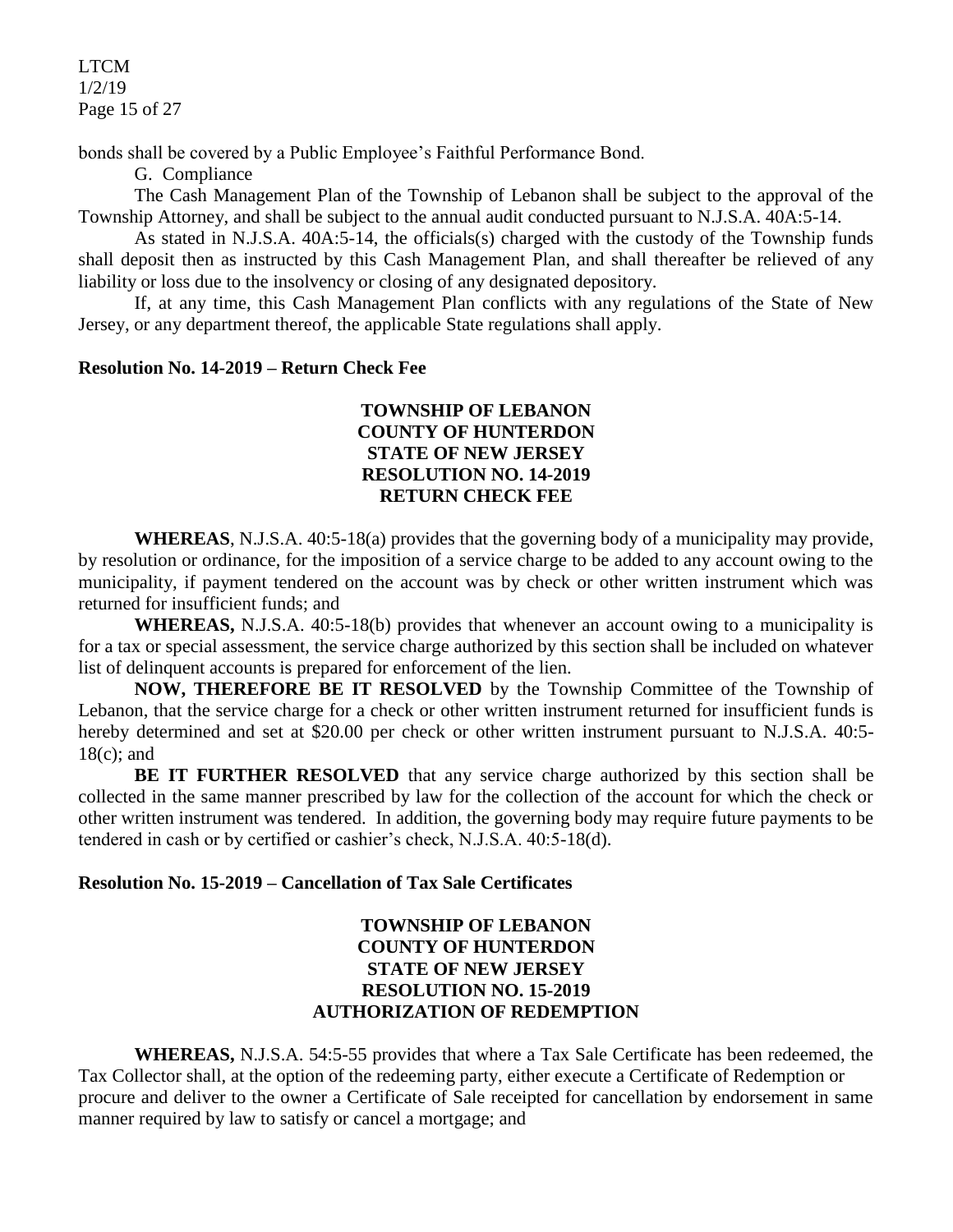LTCM 1/2/19 Page 16 of 27

**WHEREAS,** N.J.S.A. 46:18-6 provides that an instrument record-able mortgage may be canceled only by the endorsement of the executive officer of a corporation attested to by a secretarial officer of the corporation; and

**WHEREAS,** the Mayor of the Township is considered to be a duly authorized executive officer; and Tax Collector of the Township is considered to be duly authorized to collect taxes,

**NOW, THEREFORE BE IT RESOLVED** by the Township of Lebanon in the County of Hunterdon, that the Mayor and Tax Collector be designated as the duly authorized to endorse for cancellation of Tax Sale Certificates; and

**BE IT FURTHER RESOLVED** that a copy of this Resolution be sent to the Township Tax Collector for insertion in her official records.

#### **Resolution No. 16-2019 – Recycling Tonnage Grant**

#### **TOWNSHIP OF LEBANON COUNTY OF HUNTERDON STATE OF NEW JERSEY RESOLUTION NO. 16-2019 TONNAGE GRANT APPLICATION RESOLUTION**

- **WHEREAS,** The Mandatory Source Separation and Recycling Act, P.L.1987, c.102, has established a recycling fund from which tonnage grant may be made to municipalities in order to encourage local source separation and recycling programs; and
- **WHEREAS,** It is the intent and the spirit of the Mandatory Source Separation and Recycling Act to use the tonnage grants to develop new municipal recycling programs and to continue and to expand existing programs;
- **WHEREAS,** The New Jersey Department of Environmental Protection has promulgated recycling regulations to implement the Mandatory Source Separation and Recycling Act; and
- **WHEREAS,** The recycling regulation impose on municipalities certain requirements as a condition for applying tonnage grants, including but not limited to, making and keeping accurate, verifiable records of material collected and claimed by the municipality; and
- **WHEREAS,** A resolution authorizing this municipality to apply for such tonnage grants will memorialize the commitment of this municipality to recycling and to indicate the assent of the Township of Lebanon to the efforts undertaken by the municipality and the requirements contained in the Recycling Act and recycling regulations; and
- **WHEREAS,** Such a resolution should designate the individual authorized to ensure the application is properly completed and timely filed.
- **NOW THEREFORE BE IT RESOLVED** by the Township of Lebanon Committee of the Township of Lebanon, Hunterdon County, New Jersey, that the Township of Lebanon hereby endorses the submission of the recycling tonnage grant application to the New Jersey Department of Environmental Protection and designates JoAnn Fascenelli to ensure that the application is
	- properly filed; and

**BE IT FURTHER RESOLVED** that the monies received from the recycling tonnage grant be deposited in a dedicated recycling trust to be used solely for the purposes of recycling.

#### **Resolution No. 17-2019 – Appointing the Municipal Court Administrator**

**TOWNSHIP OF LEBANON COUNTY OF HUNTERDON STATE OF NEW JERSEY**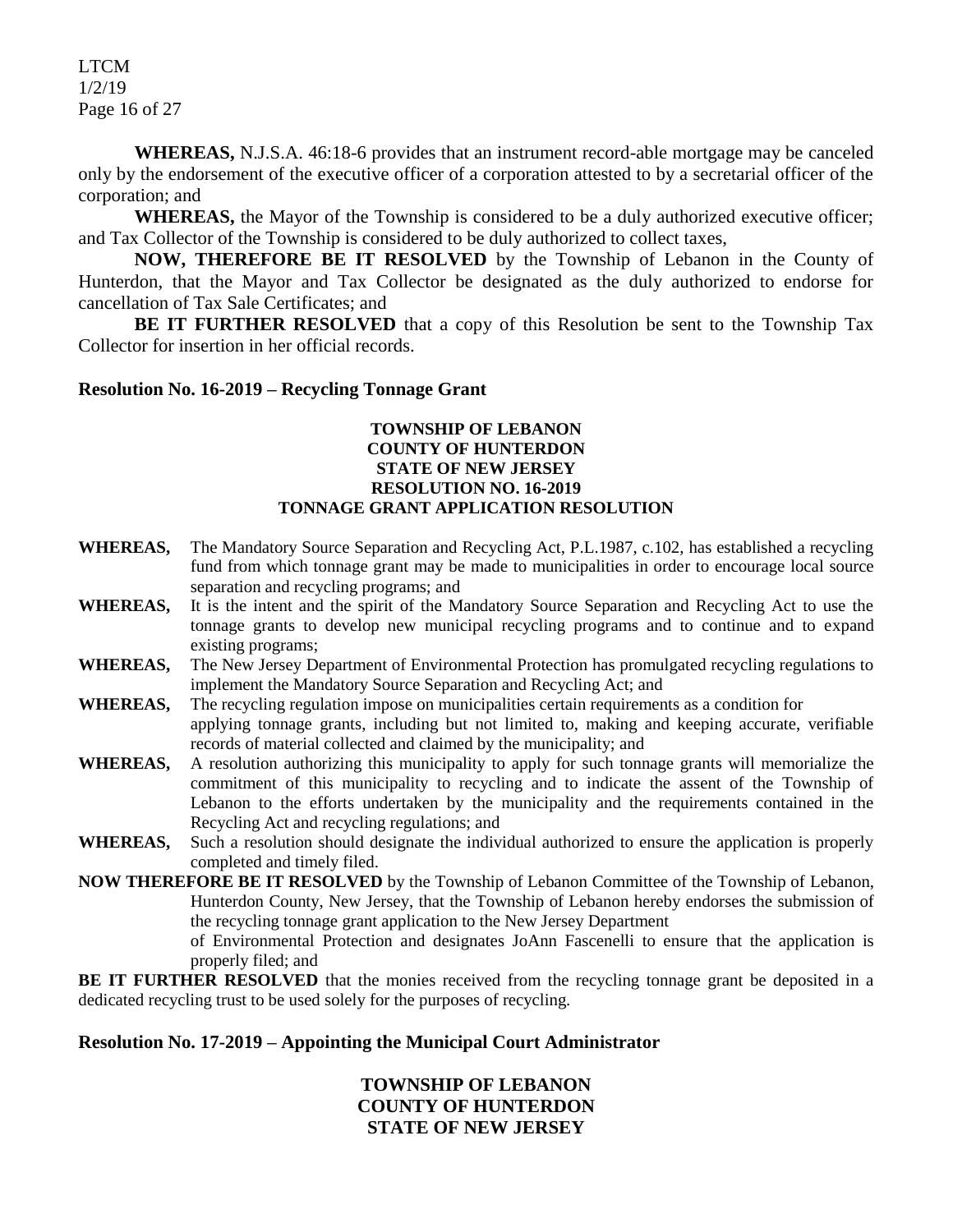#### **RESOLUTION NO. 17-2019 RESOLUTION AUTHORIZING THE ENGAGEMENT OF A MUNICIPAL COURT ADMINISTRATOR**

**WHEREAS**, the Township of Lebanon has entered into a Shared Services Agreement for a Shared Municipal Court between the Township of Lebanon and the Township of Tewksbury; and

**WHEREAS,** the Municipal Court requires the services of a Municipal Court Administrator for 2019 year; and

**NOW, THEREFORE, BE IT RESOLVED,** by the Mayor and Committee of the Township of Lebanon, Hunterdon County, New Jersey, hereby ratifies the Appointment of Julie Kosakowski as the Certified Court Administrator for the 2019 year.

## **Resolution No. 18-2019 – Municipal alliance-Fiscal Grant Cycle 2014-June 2019**

### **TOWNSHIP OF LEBANON COUNTY OF HUNTERDON STATE OF NEW JERSEY RESOLUTION NO. 18-2018 Governor's Council on Alcoholism and Drug Abuse Fiscal Grant Cycle July 2014-June 2020 FORM 1B**

**WHEREAS,** the Governor's Council on Alcoholism and Drug Abuse established the Municipal Alliances for the Prevention of Alcoholism and Drug Abuse in 1989 to educate and engage residents, local government and law enforcement officials, schools, nonprofit organizations, the faith community, parents, youth and other allies in efforts to prevent alcoholism and drug abuse in communities throughout New Jersey.

**WHEREAS,** The Township Committee of the Township of Lebanon, County of Hunterdon, State of New Jersey recognizes that the abuse of alcohol and drugs is a serious problem in our society amongst persons of all ages; and therefore has an established Municipal Alliance Committee; and,

**WHEREAS,** the Township Committee further recognizes that it is incumbent upon not only public officials but upon the entire community to take action to prevent such abuses in our community; and,

**WHEREAS,** the Township Committee has applied for funding to the Governor's Council on Alcoholism and Drug Abuse through the County of Hunterdon;

**NOW, THEREFORE, BE IT RESOLVED** by the Township of Lebanon, County of Hunterdon, State of New Jersey hereby recognizes the following:

> 5,713.00 17.139.00

1. The Township Committee does hereby authorize submission of a strategic plan for the Voorhees Municipal Alliance grant for fiscal year 2020 in the amount of:  $22,852.00$ 

| DEDR       |    |
|------------|----|
| Cash Match | \$ |
| In-Kind    | \$ |

2. The Township Committee acknowledges the terms and conditions for administering the Municipal Alliance grant, including the administrative compliance and audit requirements.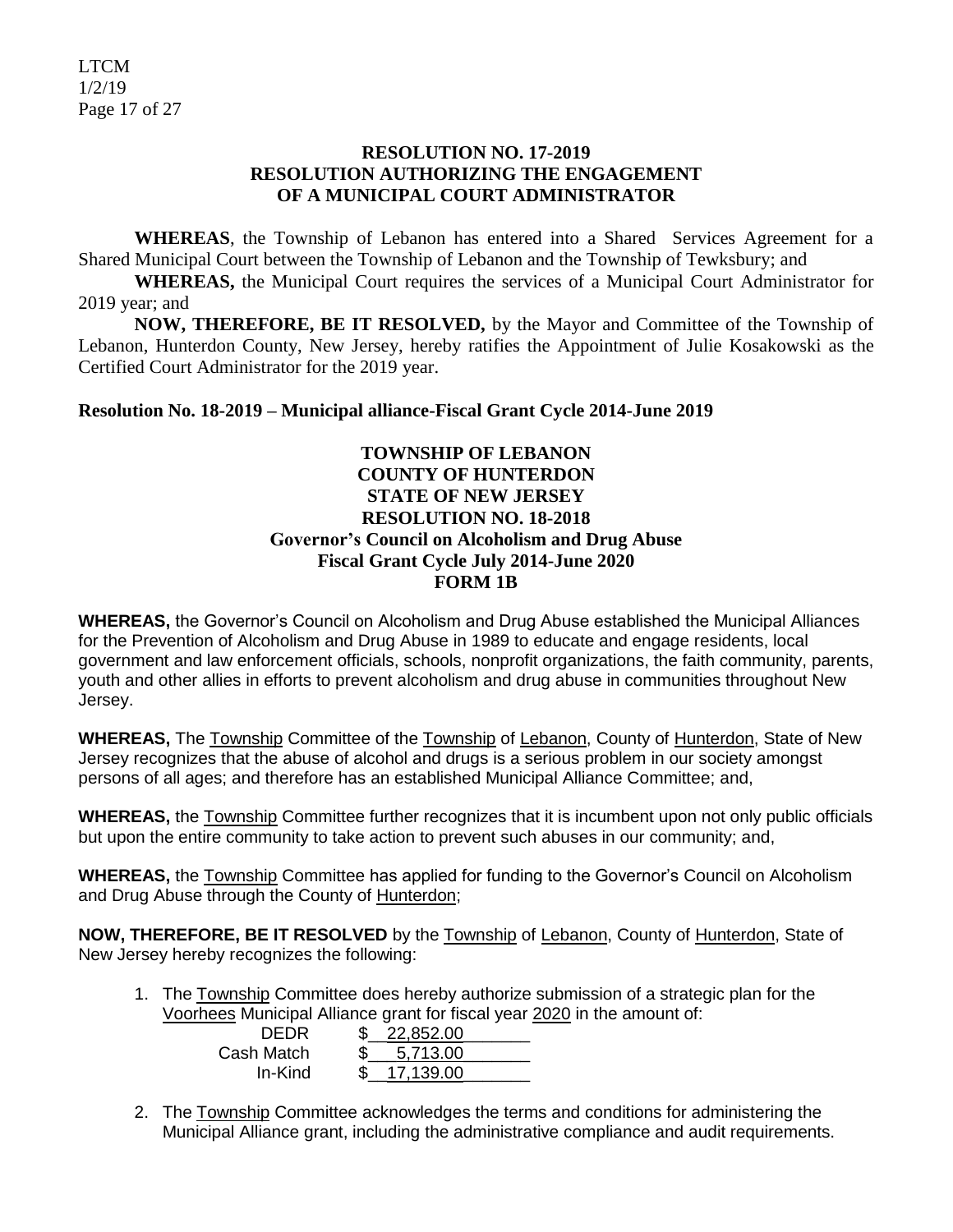LTCM 1/2/19 Page 18 of 27

*Motion by Mr. Laul, seconded by Mr. McKee carried by unanimous favorable roll call vote, the Township* Committee adopted Resolution No. 19-2019 as written below.

#### **Resolution No. 19-2019 – Supporting Individual Rights and Affirming the Protection of Those Rights**

#### **TOWNSHIP OF LEBANON HUNTERDON COUNTY, NEW JERSEY RESOLUTION NO. 19-2019 RESOLUTION SUPPORTING INDIVIDUAL RIGHTS AND AFFIRMING THE PROTECTION OF THOSE RIGHTS**

**WHEREAS**, the Township of Lebanon, Hunterdon County, wishes to express its support for the rights of all people under the Declaration of Independence, the Constitutions of the United States and the State of New Jersey and the laws passed pursuant to those Constitutions; and

**WHEREAS,** the Declaration of Independence declared the principle that all persons are created equal; and

**WHEREAS,** the Constitutions of the United States and of New Jersey incorporated the fundamental American belief of individual equality expressed in the Declaration of Independence as the core principle of American government; and

**WHEREAS,** the Fourteenth Amendment to the United States Constitution specifically recognizes through its Equal Protection Clause that the governments of the United States, including local governmental units such as the Township of Lebanon, are required to treat all similarly situated persons the same way; and

**WHEREAS,** the Constitution of the State of New Jersey affords its citizens and residents the same protections against invidious discrimination as the United States Constitution; and

**WHEREAS,** the laws passed by the United States of America and the State of New Jersey have mandated that similarly situated individuals should not be treated differently; and

**WHEREAS,** the New Jersey Legislature has made the following Findings and Declarations:

"The Legislature finds and declares that practice of discrimination against any of its inhabitants, because of race, creed, color, national origin, ancestry, age, sex,

affectional or sexual orientation, marital status, familial status, liability for service in the Armed Forces of the United States, or nationality are matters of concern of the

State, and that such discrimination threatens not only the rights and proper privileges of the inhabitants of the State, but menaces the institutions and foundations of a free

democratic State; provided, however, that nothing in this expression of policy prevents the making of legitimate distinctions between citizens and aliens when

required by federal law or otherwise necessary to promote the national interest.". N.J.S.A. 10:5-3; and

**WHEREAS,** the Township of Lebanon wishes to express its support and commitment to the principles established in the Declaration of Independence, the Constitutions of the United States and

the State of New Jersey and laws of those governments which principles protect all persons against invidious discrimination; and

**WHEREAS,** the Township Committee of the Township of Lebanon believes that it is important for American governments to reiterate their commitment to these principles at their reorganization meetings each year, and throughout the year, so that their residents and visitors know these principles are held dear and those residents and visitors can feel confident their fundamental American rights will be honored and protected by this Township, and, hopefully, everywhere in our great country.

**NOW THEREFORE BE IT RESOLVED** by the Township Committee of the Township of Lebanon, County of Hunterdon, State of New Jersey, as follows: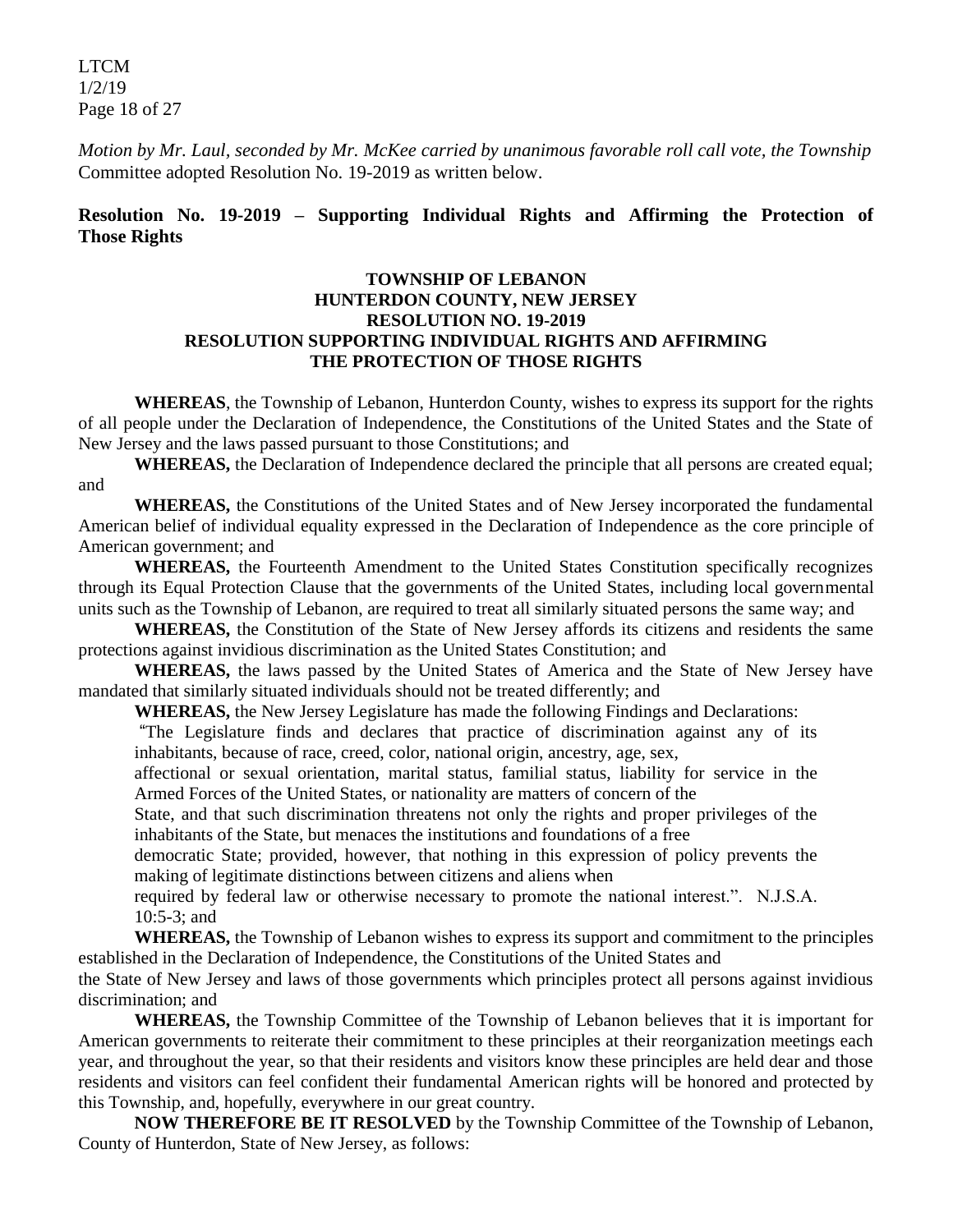LTCM 1/2/19 Page 19 of 27

- 1. The Mayor and Committee of the Township of Lebanon express their strong support for and commitment to implementing the principles of respect and support for all persons in accordance with the fundamental American values described in the Constitutions of the United States and the State of New Jersey, as well as the federal and state laws protecting those rights and immunities; and
- 2. A copy of this Resolution will be provided to the various Commissions, Committees and employees of the Township of Lebanon to guide them in their interactions with the public; and
- 3. The Mayor and Committee encourage all succeeding governing bodies to implement a Resolution in this form at future reorganization meetings so that the residents of and visitors to the Township of Lebanon know this Township is strongly committed to those American values which have made the United States a great nation and that those values arise from America's commitment to recognize individuals based on what they say and do without consideration of irrelevant and unlawful criteria.

## **Resolution No. 20-2019 – Appointment –Office of Emergency Management Coordinator**

*Motion by Mr. McKee, seconded by Mr. Wunder carried by unanimous favorable roll call vote, the* Township Committee adopted Resolution No. 20-2019 as written below.

## **TOWNSHIP OF LEBANON COUNTY OF HUNTERDON STATE OF NEW JERSEY RESOLUTION NO. 20-2019 APPOINTMENT - EMERGENCY MANAGEMENT COORDINATOR**

WHEREAS, the Township of Lebanon is currently in need of an Emergency Management Coordinator; and

WHEREAS, Joseph Maurizio is qualified for this position;

NOW, THEREFORE BE IT RESOLVED by the Township Committee of the Township of Lebanon to appoint Joseph Maurizio to the position of Emergency Management Coordinator for a 3-year term beginning on **January 1, 2019 through December 31, 2021.**

## **Resolution 21-2019-Authorizing Clerk to Issue Certain Games of Chance Licenses**

*Motion by Ms. Koehler, seconded by Mr. Laul carried by unanimous favorable roll call vote, the* Township Committee adopted Resolution No. 21-2019 as written below.

## **TOWNSHIP OF LEBANON COUNTY OF HUNTERDON COUNTY STATE OF NEW JERSEY RESOLUTION NO. 21-2019**

## **RESOLUTION AUTHORIZING APPROVAL OF RAFFLES TO CERTAIN ORGANIZATIONS PURSUANT TO N.J.S.A. 5:8 – 51 AND GRANTING THE MUNICIPAL CLERK AUTHORITY TO PROCESS RAFFLE APPLICATIONS**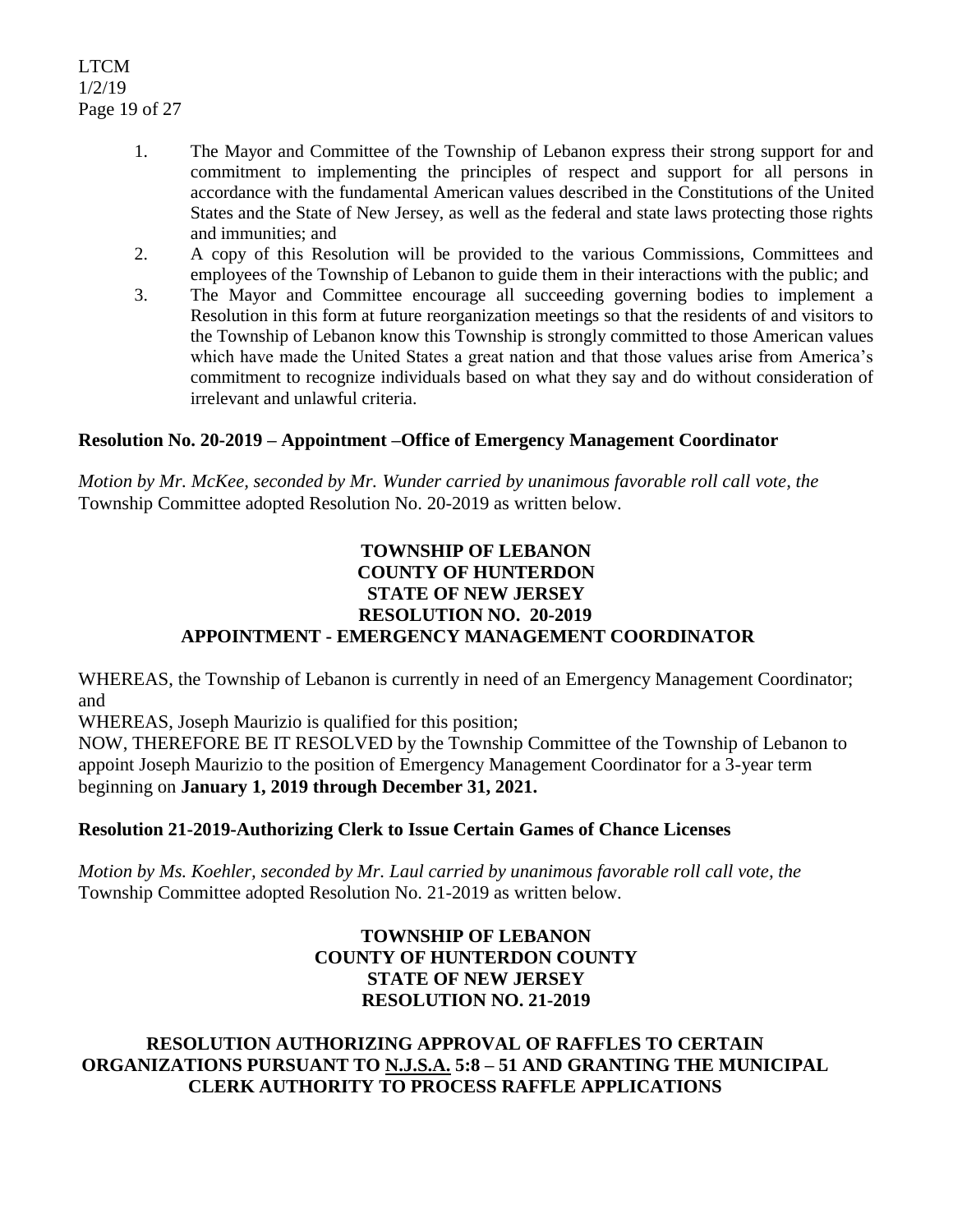LTCM 1/2/19 Page 20 of 27

WHEREAS, N.J.S.A. 5:8 – 51 provides for the licensing of certain organizations to hold and operate raffles played by drawing for prizes or the allotment of prizes by chance, by the selling of shares or tickets or rights to participate in such games and by conducting the games accordingly when the entire net proceeds of such games of chance are to be visit devoted to educational, charitable, patriotic, religious or public spirit uses; and

**WHEREAS,** the organizations eligible for such license include associations of veterans of any war in which the United States has been engaged, churches are religious congregations and religious organizations, charitable, educational and fraternal organizations, civic and service clubs, senior citizen associations and clubs, officially recognized volunteer fire companies, and officially recognized volunteer first-aid or rescue squads; and

**WHEREAS**, the following organizations have annually and/or occasionally sought approval under this statute:

- Voorhees Vikings Booster Club Inc.
- St. John Neumann church
- Voorhees High School PTSO, Inc.
- The Friends of Memorial Park
- High Bridge PTO; and

**WHEREAS**, each of the above listed organizations are qualifying organizations under N.J.S.A.  $5:8 - 51$ .

**NOW, THEREFORE, BE IT RESOLVED,** by the Mayor and Committee of the Township of Lebanon, County of Hunterdon, New Jersey, does hereby approve raffles for the above listed entities for the year 2019; and

**IT IS FURTHER RESOLVED**, that the municipal clerk of the Township of Lebanon County of Hunterdon is hereby authorized to process applications for raffles for the above listed entities for the year 2019; and

**IT IS FURTHER RESOLVED**, that the municipal clerk is authorized to execute any and all documents associated with the approval of raffles to the after mentioned organizations.

#### **Resolution 22-2019 Salaries-Statutory and Supervisory**

*Motion by Mr. Laul, seconded by Mr. Wunder and carried by unanimous favorable roll call vote, the*  Township Committee adopted Resolution No. 22-2019 as written below.

## **TOWNSHIP OF LEBANON COUNTY OF HUNTERDON STATE OF NEW JERSEY RESOLUTION NO. 22-2019 SUPERVISOR-STATUTORY EMPLOYEE SALARIES**

**RESOLVED, BY THE** Township of Lebanon, County of Hunterdon, State of New Jersey fixing the Compensation and Salaries of certain officers and employees of the Township.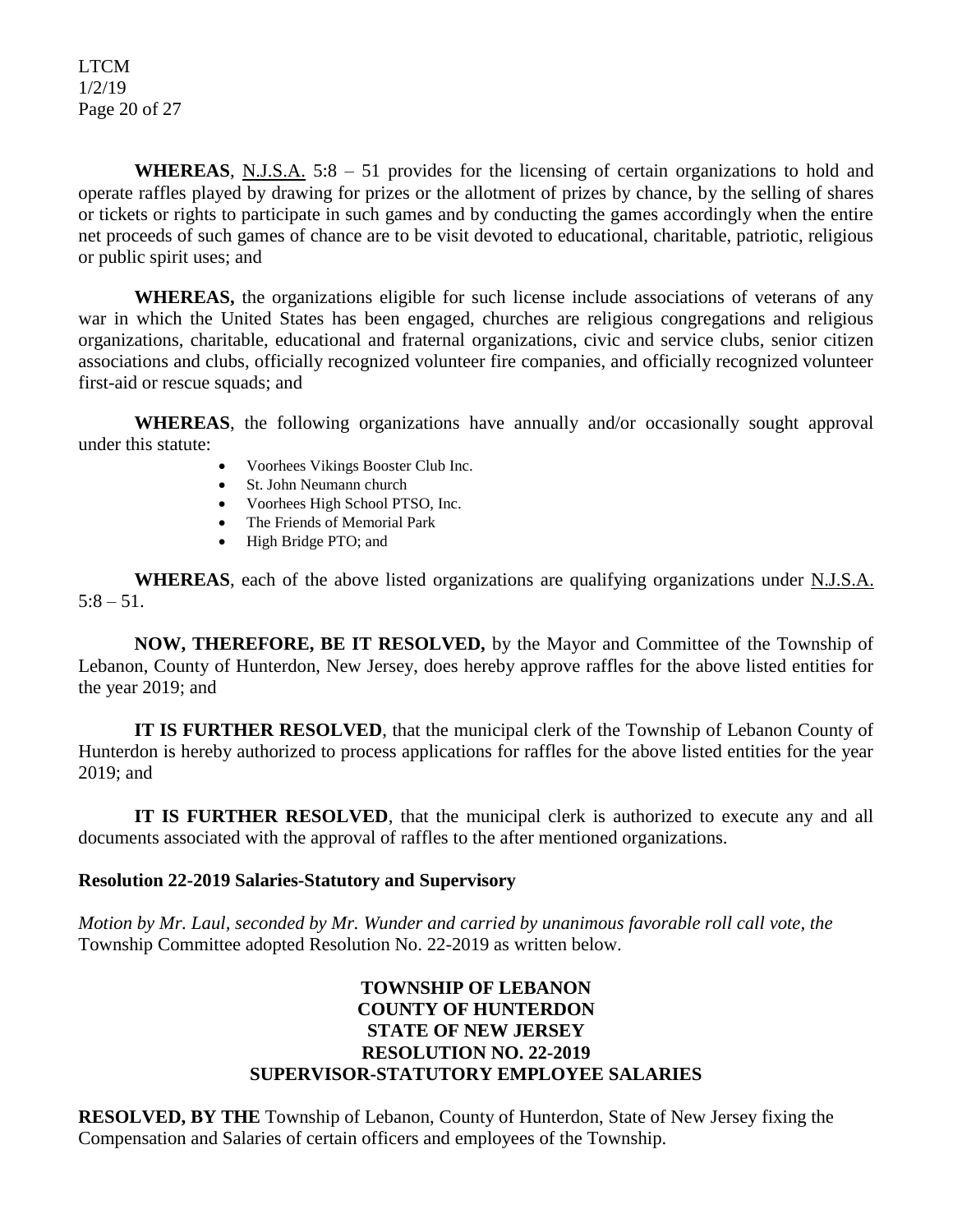LTCM 1/2/19 Page 21 of 27

**NOW THEREFORE BE IT RESOLVED,** by the Township Committee of the Township of Lebanon that this Resolution be known as the 2019 Statutory/Supervisor Employee Salary Resolution and the annual salaries of the following officers and employees be set forth hereafter with retropay for each year being authorized:

| Section A:                        | 2019        |
|-----------------------------------|-------------|
| <b>Township Clerk-Sandorse</b>    | \$88,385.40 |
| <b>Tax Collector-Hyland</b>       | \$49,240.15 |
| Chief Financial Officer-Della Pia | \$30,856.37 |
| <b>Tax Assessor-Brandmaier</b>    | \$28,000.00 |

## **Resolution No. 23-2019 Liquor License Transfer-Tuscany Grill to El Patron**

*Motion by Ms. Koehler, seconded by Mr. Laul and carried by unanimous favorable roll call vote, the* Township Committee adopted Resolution No. 23-2019 as written below.

#### **TOWNSHIP OF LEBANON COUNTY OF HUNTERDON STATE OF NEW JERSEY RESOLUTION NO. 23-2019 PERSON TO PERSON TRANSFER OF LIQUORLICENSE**

WHEREAS, an application has been filed for a Person-to-Person Transfer of Plenary Retail Consumption License Number 1019-33-003-004, heretofore issued to Stefano Delliturri, Radgna, LLC, for premises located at 2012 Route 31 North, Lebanon Township NJ; and

WHEREAS, the submitted application form is complete in all respects, the transfer fees have been paid, and the license has been properly renewed for the current license term; and

WHEREAS, the applicant is qualified to be licensed according to all standards established by Title 33 of the New Jersey Statutes, regulation promulgated thereunder, as well as pertinent local ordinances and conditions consistent with Title 33; and

WHEREAS, the applicant has disclosed and the issuing authority reviewed the source of all funds used in the purchase of the license and the licensed business and all additional financing obtained in connection with the licensed business.

NOW THEREFORE BE IT RESOLVED, that the Lebanon Township Committee does hereby approve, effective January 2, 2019 the transfer of the aforesaid Plenary Retail Consumption License to Carlos Morales Guerra, El Patron Mexican Restaurant, LLC, and does hereby direct the Township Clerk to endorse the license certificate to the new ownership as follows: "This license, subject to all its terms and conditions, is hereby transferred to El Patron Mexican Restaurant, LLC."

## **ORDINANCES**

## **Introduction**

## **ORDINANCE NO. 2019-01- CAP BANK**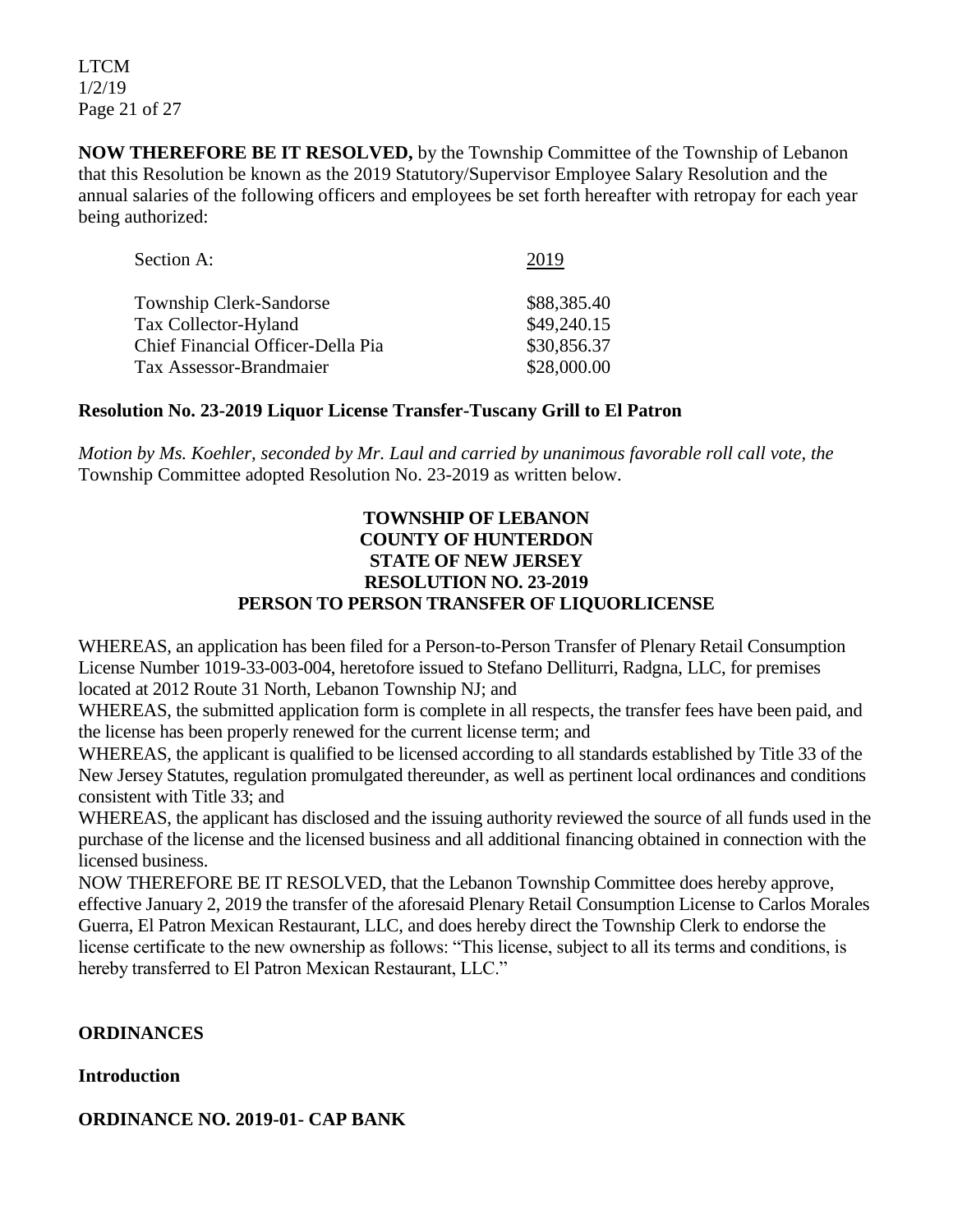LTCM 1/2/19 Page 22 of 27

*Motion by Mr. Wunder, seconded by Ms. Koehler and carried by unanimous favorable roll call vote, the* Township Committee approved Ordinance No. 2019-01 on first reading. (As entitled below).

## **STATE OF NEW JERSEY COUNTY OF HUNTERDON TOWNSHIP OF LEBANON ORDINANCE NO. 2019-01 CALENDAR YEAR 2019 ORDINANCE TO EXCEED THE MUNICIPAL BUDGET APPROPRIATION LIMITS AND TO ESTABLISH A CAP BANK (N.J.S.A. 40A: 4-45.14)**

#### **Public Hearing will be held on February 6, 2019**

#### **APPOINTMENTS**

*Motion by Mr. Laul, seconded by Ms. Koehler and carried by unanimous favorable roll call vote, the* Township Committee approved the following appointments.

## **2019 APPOINTMENTS**  *ANNUAL 1-YEAR APPOINTMENTS*

| Kimberly Jacobus      |
|-----------------------|
| Karen Sandorse        |
| Gail Glashoff         |
| <b>Warren Gabriel</b> |
| Gary Apgar            |
| Alan Goracy           |
| Vacant                |
| Mary Hyland           |
| <b>Gail Glashoff</b>  |
| Vacant                |
| Joseph Modzelewski    |
| Kurt Hoffman          |
| Karen Sandorse        |
| Vacancies             |
| JoAnn Fascenelli      |
| Jan Gibas             |
|                       |

Mayor Schmidt stated that the Board of Health was made up of the following people and that they will be choosing a chairperson at their re-organization meeting on January 16, 2019.

**BOARD OF HEALTH**: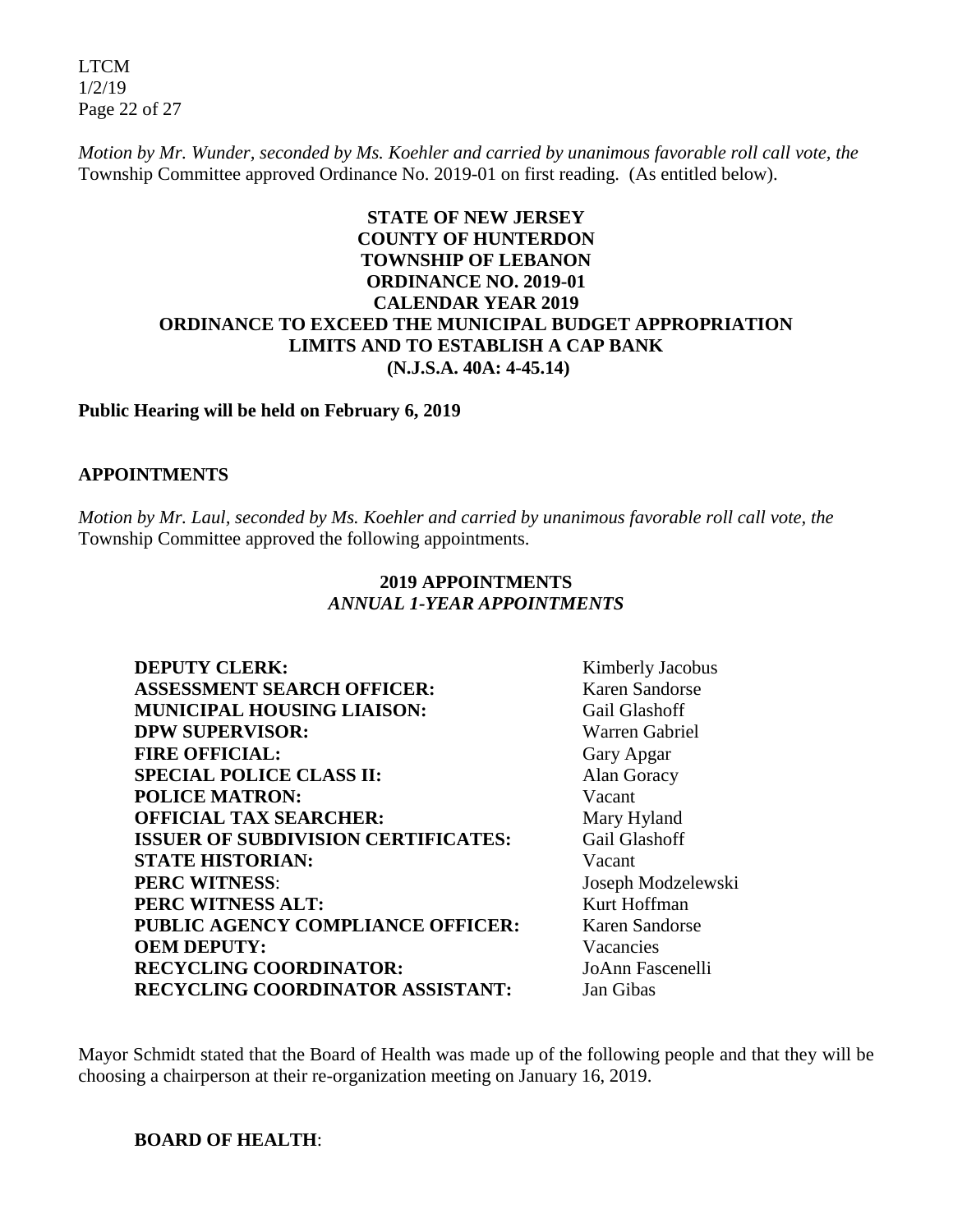LTCM 1/2/19 Page 23 of 27

> Thomas McKee Brian Wunder Marc Laul Mike Schmidt Beverly Koehler Erica Brandmaier, Assessor Karen Sandorse, Secretary

*Motion by Ms. Koehler, seconded by Mr. Laul and carried by unanimous favorable roll call vote, the* Township Committee approved the following appointments.

#### **HISTORIAN COMMITTEE – 1 year terms**

Victor Hoffman Nina Savoia Susan Donavan Eileen Lebida Chuck Speierl Laurie Hoffman Maria Naccarato Kathryn Koch **1** Vacancy

#### **LIBRARY COMMITTE - 1 year terms**

Barbara O'Rourke Jan Gibas Melanie Ryan Debbie Bernardo Victor Hoffman Dawn Peterman 1 Vacancy

#### **PARK COMMITTEE - 1 year terms**

Eric Petrik Kimberly Jacobus Collette Evanko Greg Cahill Charles Fortenbacker Joann Letters Anthony Confortini Douglas Springer Michael Falconeri 2 Vacancy

#### **RECYCLING COMMITTEE- 1 year terms**

Jan Gibas Vacancy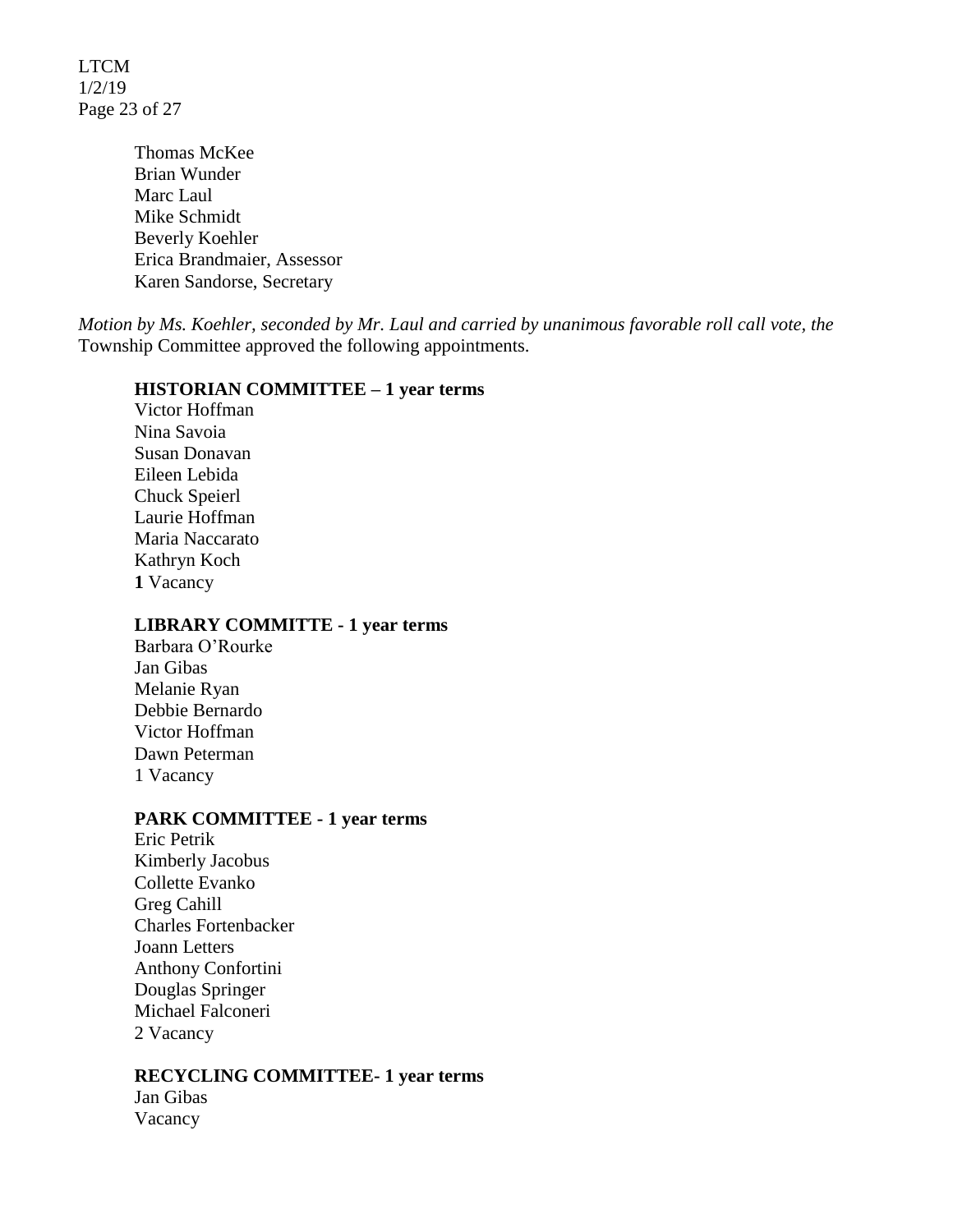LTCM 1/2/19 Page 24 of 27

## **REPRESENTATIVE TO SWAC – 1 year term**

Vacancy

## **MUSCONETCONG RIVER MANAGEMENT COUNCIL – 1 year terms**

Erik Henriksen – Liaison Nancy Lawler – Alternate

### **AG ADVISORY COMMITTEE -1 year terms**

Adam Ambielli Al Nagie Gary Milkowski

*Motion by Mayor Schmidt, seconded by Ms. Koehler and carried by unanimous favorable roll call vote,* the Township Committee approved the following appointments to the Planning Board.

## **PLANNING BOARD MEMBERS**

| CLASS I:          | Mayor Schmidt, expires 12/19                 | Class I-Designee-Mayoral Appointment     |
|-------------------|----------------------------------------------|------------------------------------------|
| <b>CLASS II:</b>  | Adam Duckworth, expires 12/20                | Class II - Mayoral Appointment           |
| <b>CLASS III:</b> | Brian Wunder, expires 12/19                  | <b>Class III - Committee Appointment</b> |
| <b>CLASS IV:</b>  | Joshua Rich, expires 12/22                   | Class IV - Mayoral Appointment           |
| CLASS IV-ALT I:   | EJ Skidmore, expires 12/20                   | Class IV - Mayoral Appointment           |
|                   | CLASS IV-ALT II: Vacant-Unexpired term 12/19 |                                          |

*Motion by Mr. Laul, seconded by Mr. Wunder and carried by unanimous favorable roll call vote, the* Township Committee approved the following appointments to the Board of Adjustment.

## **BOARD OF ADJUSTMENT MEMBERS**

CLASS IV: Abe Abuchowski, expires 12/22 CLASS IV-ALT 1: Deborah Guevara, un-expired term, expires 12/20 CLASS IV-ALT 1I: Vacancy, expires 12/19

## **2019 MAYORAL APPOINTMENTS**

*Motion by Mr. Laul, seconded by Ms. Koehler and carried by favorable roll call vote*, *the Township* Committee approved the following appointments to Recreation and EOSC with Mayor Schmidt abstaining from Sharon Hardy's appointment to the Environmental & Open Space Commission.

## **RECREATION COMMISSION**

| Jill Davis | 5-year term, expires 12/23       |
|------------|----------------------------------|
| Vacancy    | Unexpired 5 yr. term, $12/31/20$ |

#### **ENVIRONMENTAL & OPEN SPACE COMMISSION**

Sharon Hardy 3-year term, expires  $12/21$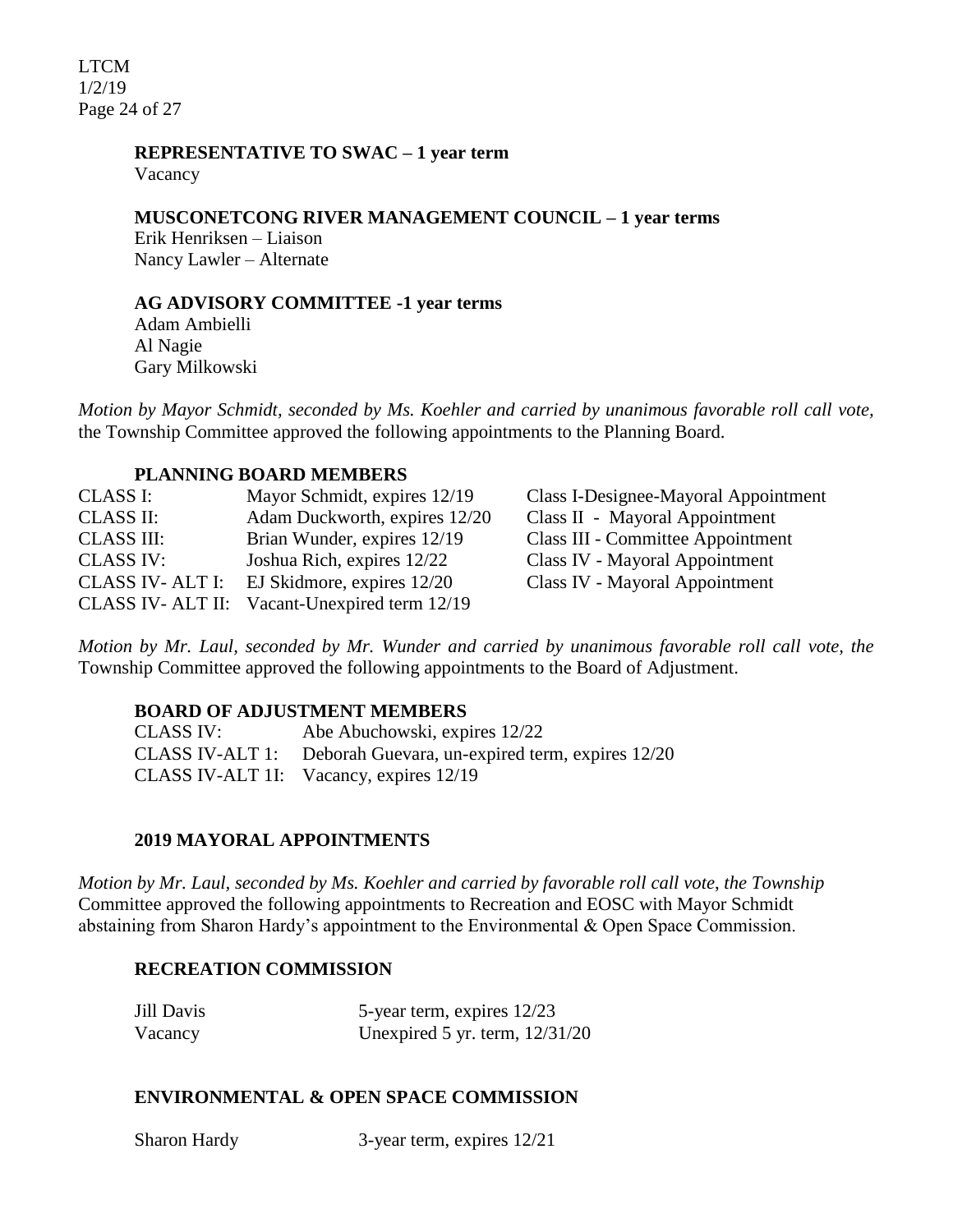LTCM 1/2/19 Page 25 of 27

| Nancy Lawler         | 3-year term, expires $12/21$  |
|----------------------|-------------------------------|
| <b>Marty Collett</b> | Alt #2 – Term expires $12/20$ |

Mayor Schmidt appointed Adam Duckworth as Chairman for EOSC.

*Motion by Mr. Laul, seconded by Ms. Koehler and carried by unanimous favorable roll call vote, the* Township Committee approved the following Liaison positions.

#### **COMMITTEE LIAISON POSITIONS**

## **2019 Liaison Roles and Positions**

#### **Committeeman Schmidt**

Administration and Finance Open Space Coordinator Fire Dept. Planning Board Class I CWA Contract PBA Contract

#### **Committeeman McKee**

Legal Matters Municipal Court **Historians** COAH Emergency Management/FEMA CWA Contract

#### **Committeewoman Koehler**

DPW Animal Control Local Schools Park Committee Recreation Commission Library Highlands Council

#### **Committeeman Wunder**

Planning Board Class III (nomination for Committee vote) Zoning Officer Food Pantry Veteran's Haven Relocation Assistance Officer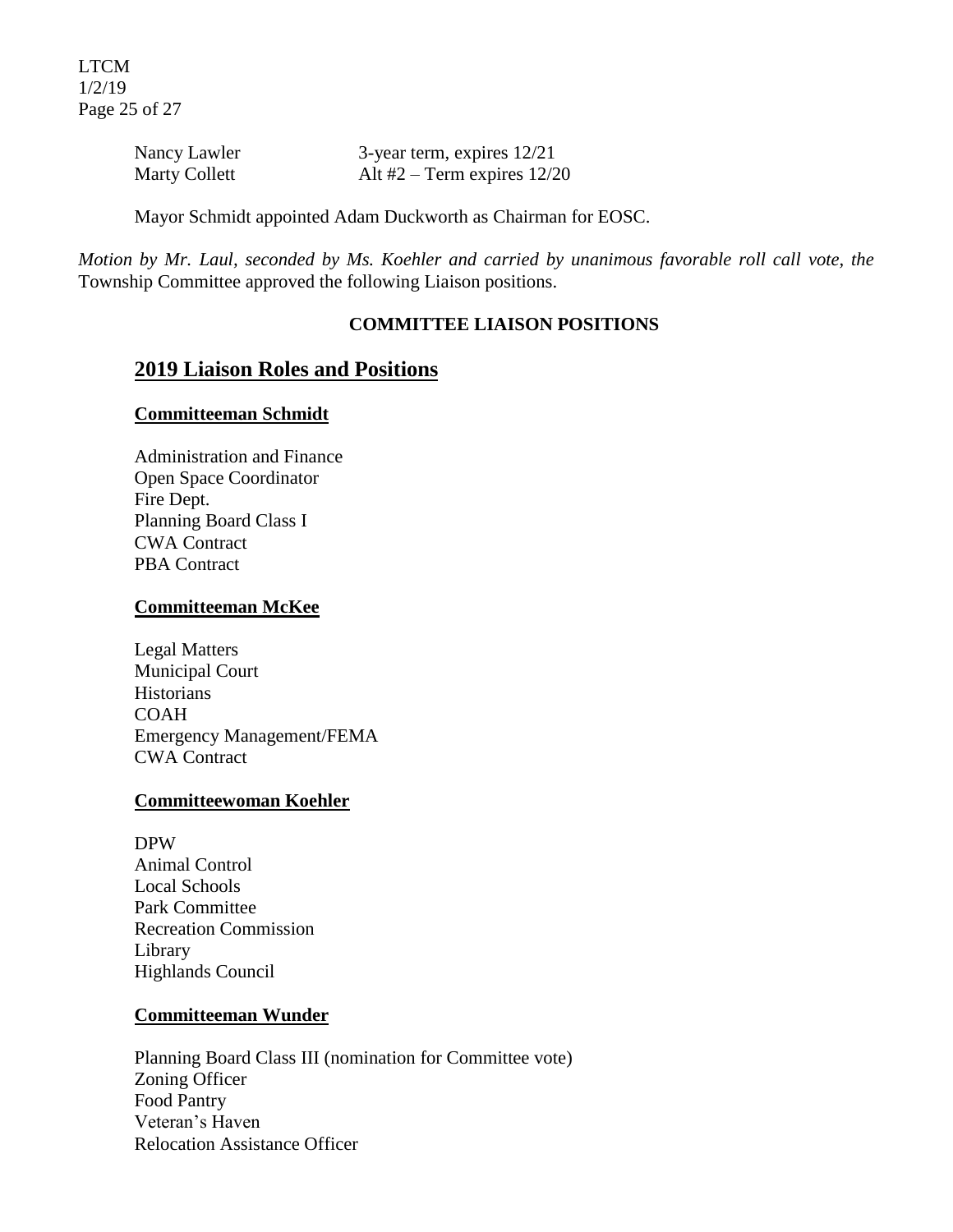LTCM 1/2/19 Page 26 of 27

Municipal Coordinator of Hunterdon County Senior Services

## **Committeeman Laul**

IT /Social Media Buildings and Grounds Environmental Open Space Commission LOSAP

Police PBA Contract

## **TOWNSHIP CONTRACTS – AGREEMENTS**

*Motion by Mr. Laul seconded by Mr. Wunder and carried by unanimous favorable roll call vote,*  the Township Committee approved entering into contracts with the following:

> Zoning Officer – John Flemming Newsletter – Design and Maintenance– Karen Newman Website – Design and Maintenance – Karen Newman

## **OTHER ACTION BY COMMITTEE- Clerk's Request to Purchase Internet Equipment**

*Motion by Mr. Wunder, seconded by Ms. Koehler and carried by unanimous favorable roll call vote,*  the Township Committee approved Silliman Consulting for the purchase of Internet Hardware and the installation in the amount of \$1509.00

## **PRESENTATION OF VOUCHERS**

Mayor Schmidt provided a description of vouchers over \$1,000.00

*Motion by Mr. Wunder, seconded by Ms. Koehler and carried by unanimous favorable roll call vote*, *the*  Township Committee approved the January 2, 2019 Bill List in the amount of \$2,718,019.83.

## **PUBLIC COMMENTS**

*Motion by Ms. Koehler, seconded by Mr. McKee and carried by unanimous favorable roll call vote, the*  Township Committee opened the public comment portion of the meeting.

Mr. Joseph Maurizio, Little Brook Road, asked if there would be surge protection on the new internet hardware.

*Motion by Ms. Koehler, seconded by Mr. Wunder and carried by unanimous favorable roll call vote, the* Township Committee closed the public comment portion of the meeting.